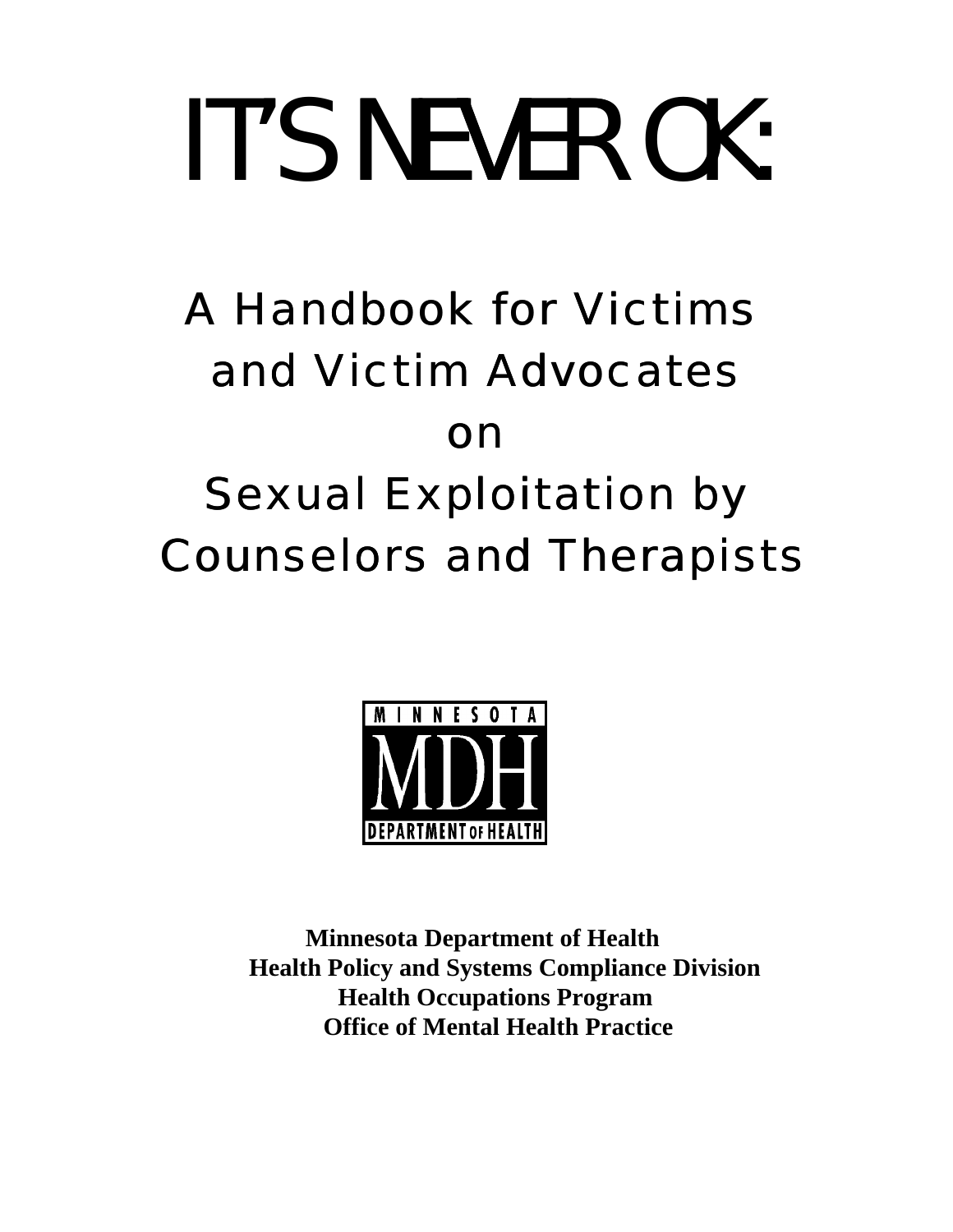## *IT'S NEVER OK:*

### A Handbook for Victims and Victim Advocates on Sexual Exploitation by Counselors and Therapists

*Written by:* The Public Education Work Group of the Task Force on Sexual Exploitation by Counselors and Therapists

Nancy Fride Biele, Chair Diane Capra, Carolyn Halliday, Molly Hurley, Nancy Malmon, and several others, including victim/survivors, who choose to remain anonymous.

*Originally Published in 1988 by:* The Task Force on Sexual Exploitation by Counselors and Therapists Minnesota Department of Corrections

> *Revised 1993 by:* Nancy Biele and Peggy Miller

#### **Updated January 2001**

*with permission from the Minnesota Coalition Against Sexual Assault by:* The Office of Mental Health Practice Minnesota Department of Health Post Office Box 64975 St. Paul, MN 55164-0975 (651) 282-5617 or Toll Free (800) 657-3957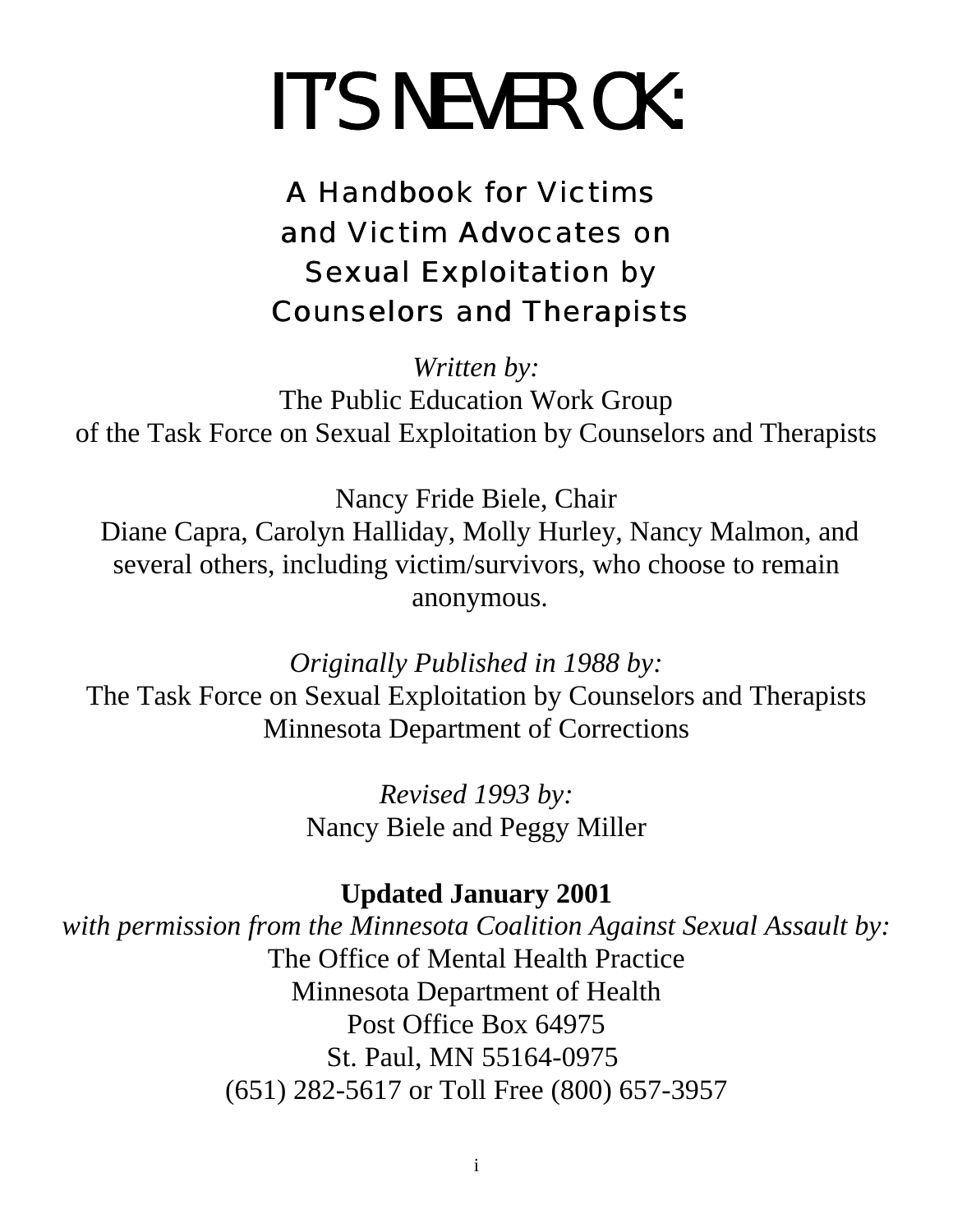Local rape crisis centers are usually good sources of additional information and support for victims of sexual exploitation. For referral to your local program or for additional copies, contact the Office of Mental Health Practice at Minnesota Department of Health, at (651) 282-5617 or 1-800-657-3957.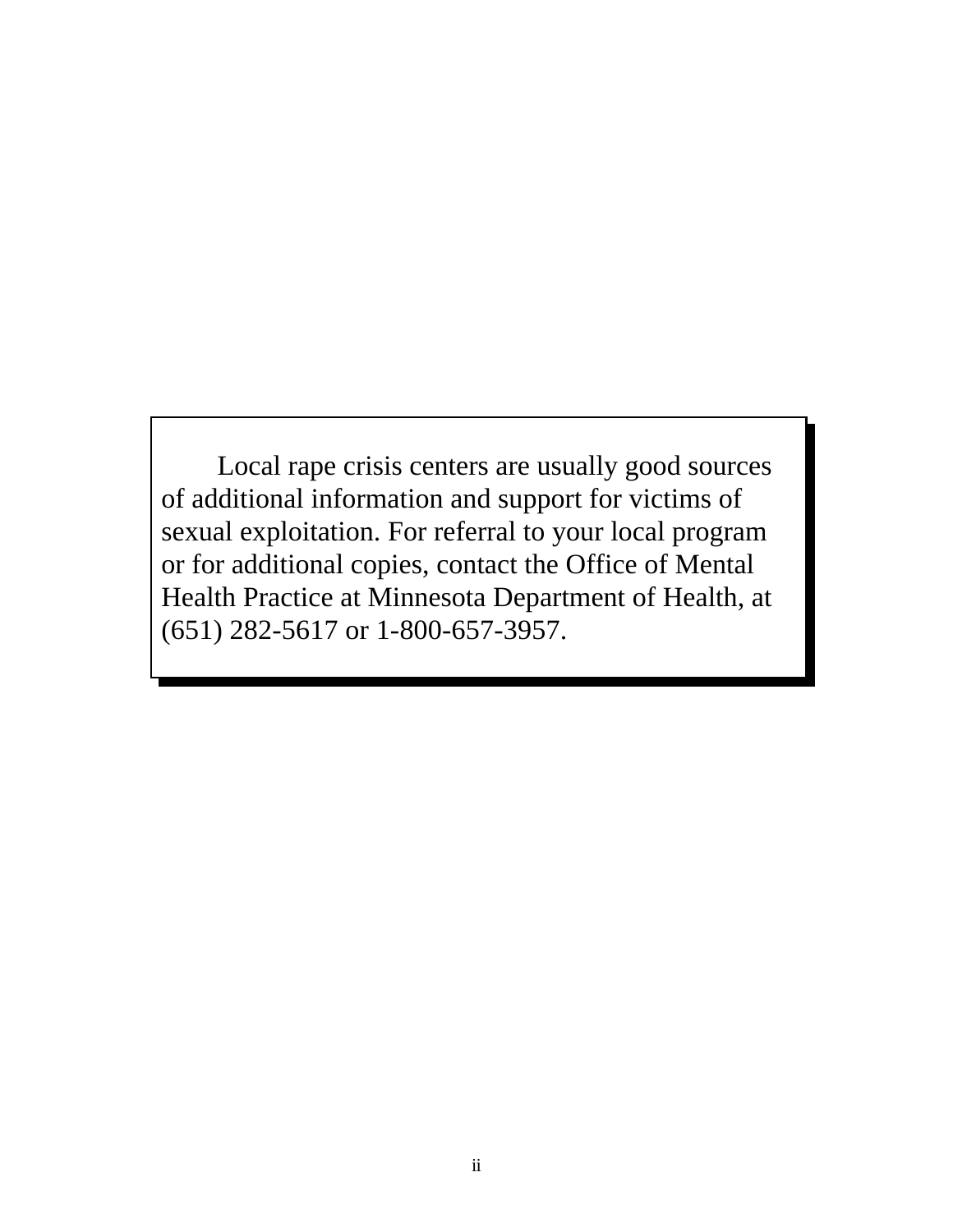#### **TABLE OF CONTENTS**

| a. Counselors working in state or county licensed agencies17<br>b. Counselors working in licensed nursing homes or<br>hospitals18 |
|-----------------------------------------------------------------------------------------------------------------------------------|
|                                                                                                                                   |
|                                                                                                                                   |
|                                                                                                                                   |
|                                                                                                                                   |
|                                                                                                                                   |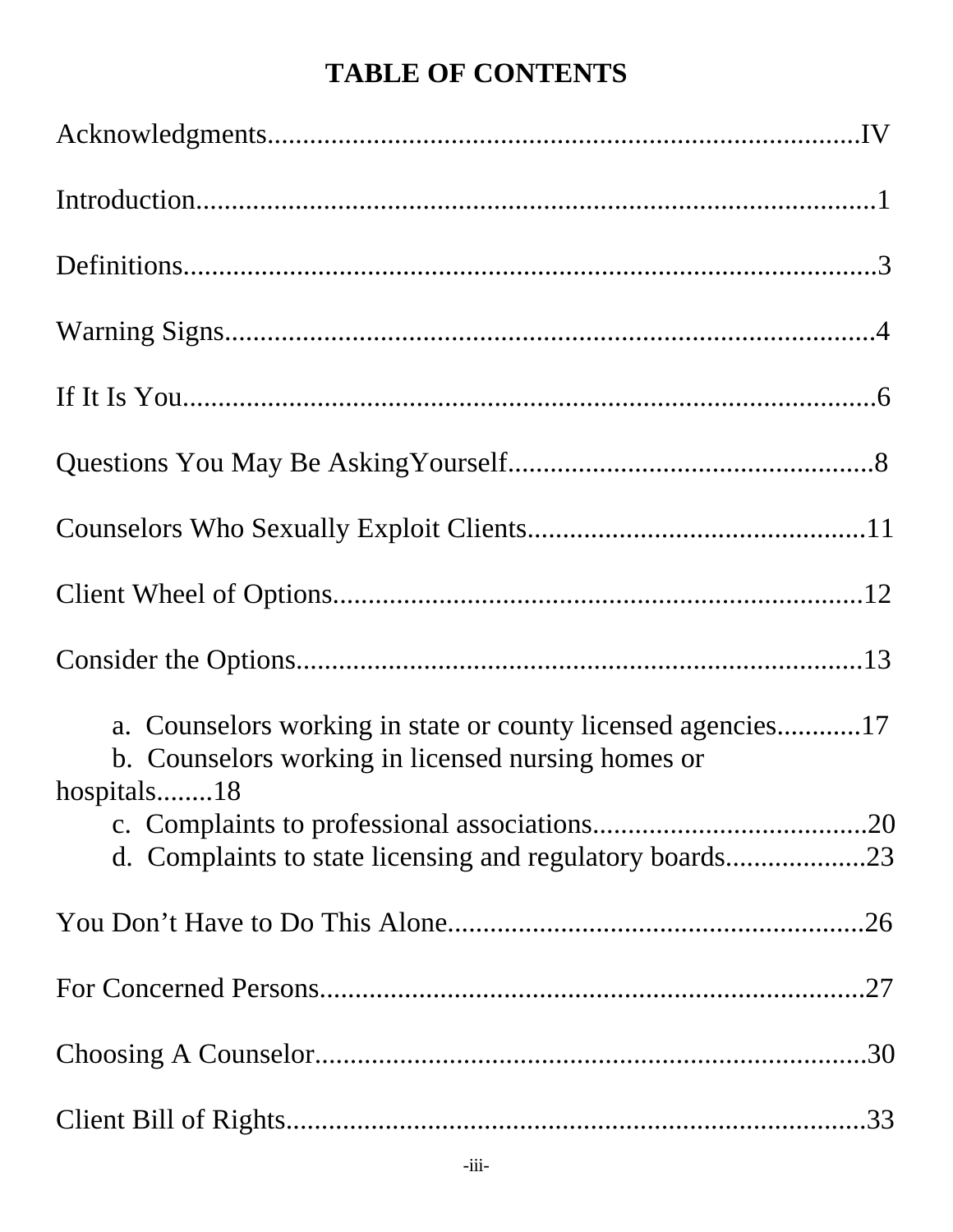#### **ACKNOWLEDGMENTS**

Many people served as members of the task force and its work groups. They gave three years of their time, expertise and commitment to addressing sexual exploitation by counselors and therapists.

A sincere thanks goes to those people who have been exploited by counselors and therapists whose quotations appear in this booklet. Their words should always be the basic education for all concerned with this topic.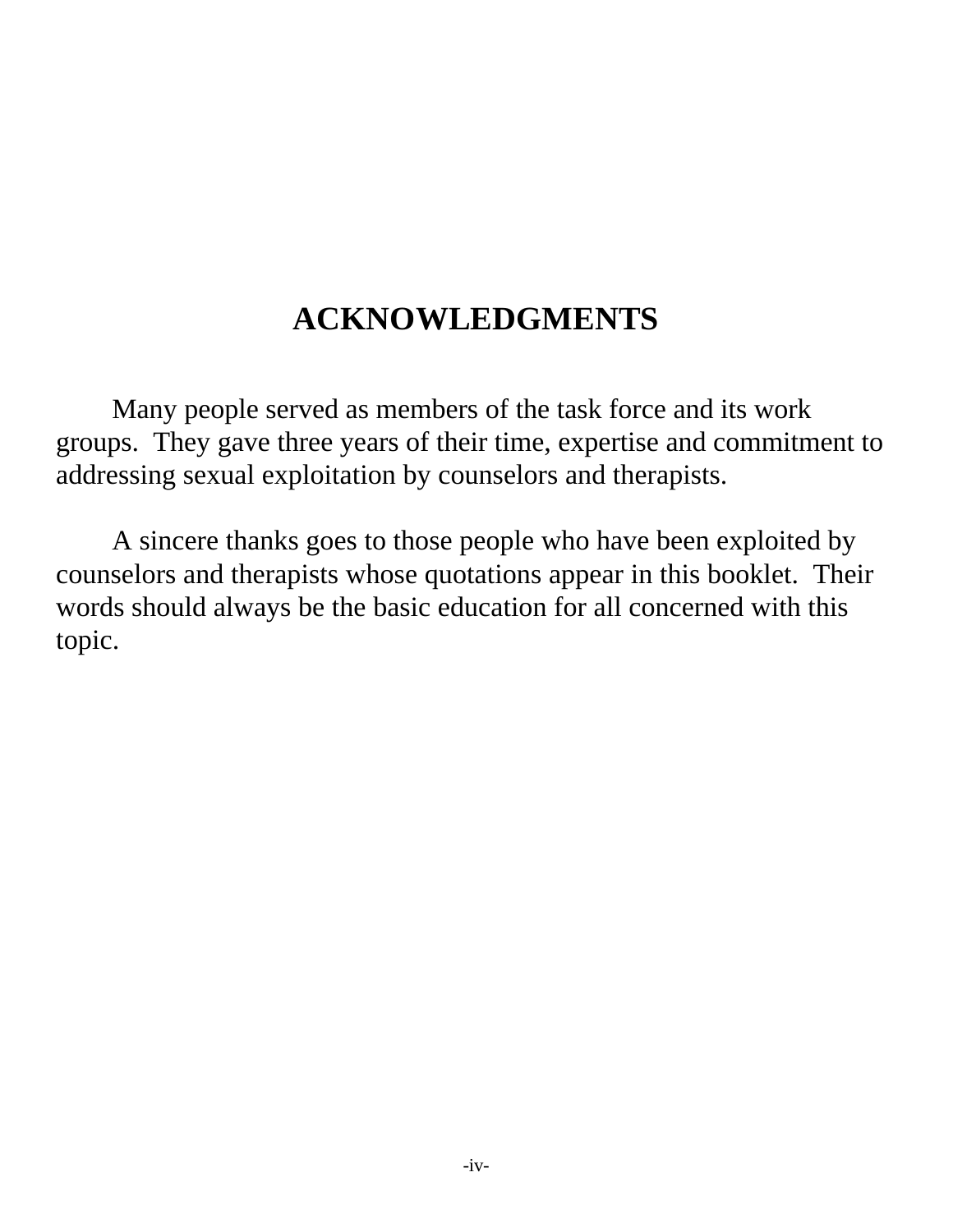*"It's really hard to explain how powerful the therapist seems to the client. He is supposed to be the expert, the trusted person who knows what is best for you. I wish I hadn't ignored my uneasiness and confusion when he started touching me. I guess I wanted him to take my pain away and to take care of me. It turned out that I was taking care of his needs most of the time. I was someone for him to confide in, to hold, to be flattered by."*

#### **INTRODUCTION**

 Sexual or romantic involvement between a counselor and a client is never okay. Such behavior is considered taboo by all groups in the mental health professions. It is both unethical and illegal behavior. The consequences are destructive and far reaching for the client who has become the victim of the counselor.

Within therapy relationships, it is common for clients to admire, depend on and feel attracted to their counselor. When the counselor accepts or encourages these positive feelings in a sexual or romantic way, the process of therapy has broken down and is destructive to the client. Then the therapeutic relationship is used to meet the needs of the counselor at the expense of the client. The issues that led the client to therapy are sidetracked, postponed, even lost. The combination of trust placed in a professional helper and the vulnerability a client feels makes it difficult for clients to recognize that the situation is exploitative and victimizing.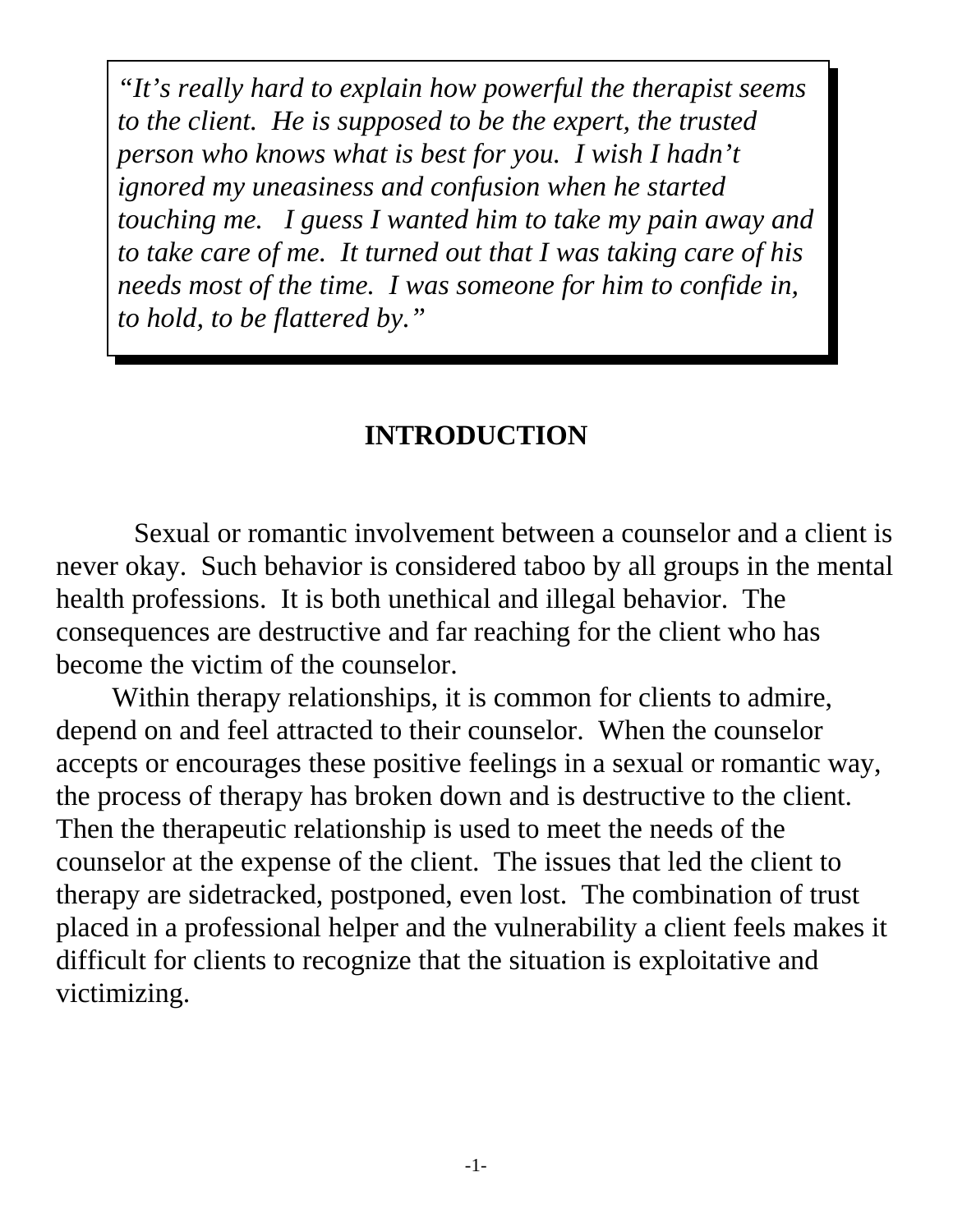*"My counselor often said how nice it was when I could come in and give him a hug at the start of the hour. When I didn't want to do that, he made me feel inadequate somehow. Not greeting him warmly was then a problem we should 'work on.' I learned to put aside the questions that were really bothering me."*

There are a few victims of sexual exploitation by counselors who do not appear to be having any special problems. Some feel that it was not all right but they have handled the situation. There are others who find that they are having difficulty coping with the experience. Many did not get help for the issues that led them to therapy in the first place. Still others want to make sure that the counselor will not be able to sexually exploit anyone in therapy again.

It is the purpose of this handbook to define sexual exploitation by counselors, to describe options available to victims of sexual exploitation in Minnesota and to present methods of choosing counselors who are not exploitative. This handbook is geared toward persons who have been sexually exploited as adults. When children are victims of sexual exploitation, some of the laws and other options covered here apply and additional resources are available. For more information on child sexual abuse, contact a rape crisis center in your area or your county's child protection services.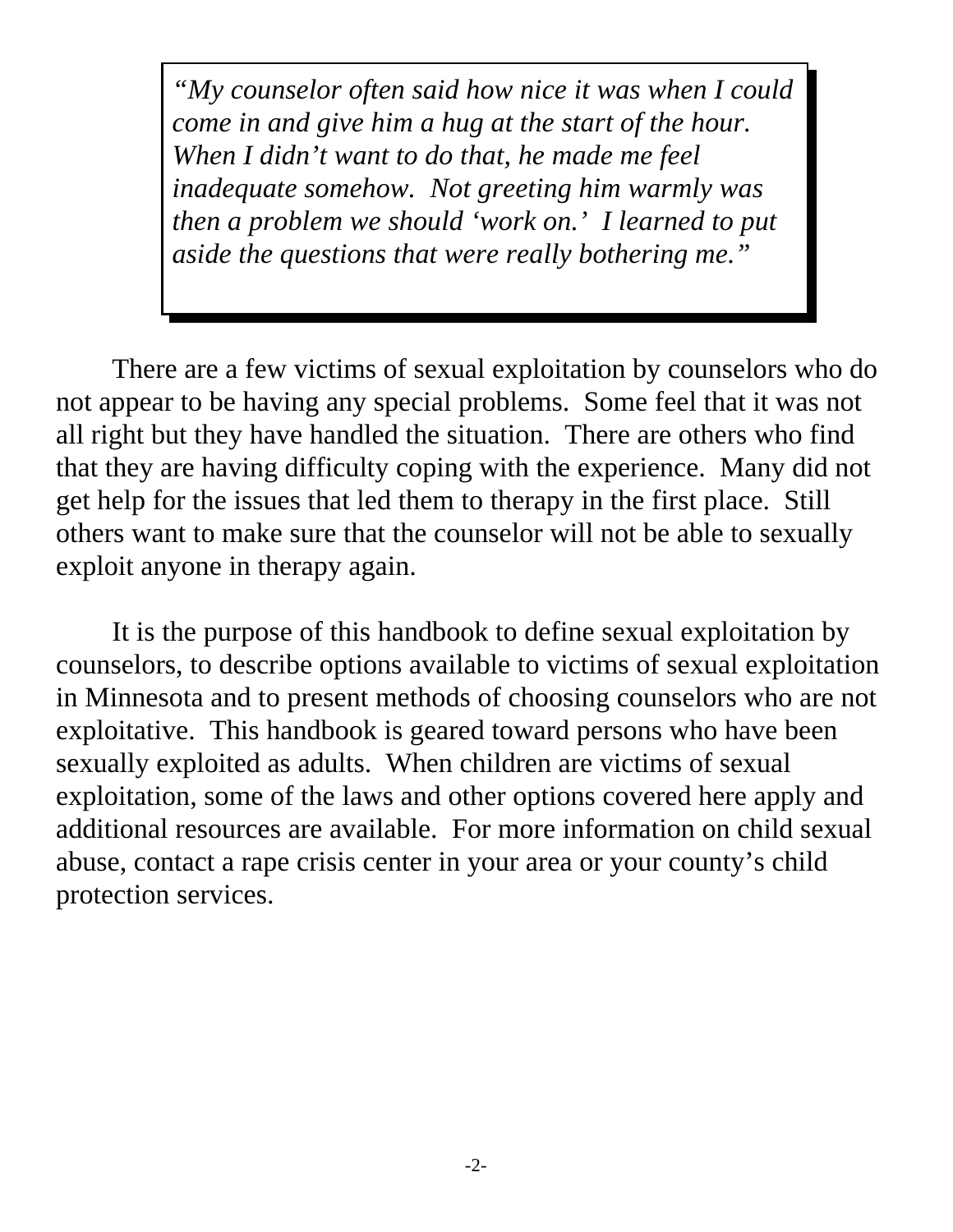#### **DEFINITIONS OF SEXUAL EXPLOITATION BY COUNSELORS**

The terms used to discuss the issue of sexual exploitation by counselors are often ambiguous. In order to eliminate confusion, we will use these definitions:

**Counselor -** any psychiatrist, psychologist, nurse, psychotherapist, therapist, hypnotherapist, social worker, marriage and family therapist, alcohol and drug counselor, member of the clergy or other person, whether licensed or not, who provides or claims to provide psychotherapy, counseling, assessment or mental health treatment.

**Client** - any person who uses the services of a counselor.

**Sexual Exploitation** - inappropriate sexual conversation, dating or suggestions of sexual involvement by the counselor, and/or any sexual or romantic contact between client and counselor which may include but is not limited to sexual intercourse, kissing, and/or touching breasts or genitals.

**Boundary** - something that indicates or marks a limit. In a counseling relationship, a boundary is the limit that exists to keep the relationship professional in order to ensure that clients are getting their needs met. When boundaries are violated, people feel intruded upon and perhaps even confused about their own sense of self.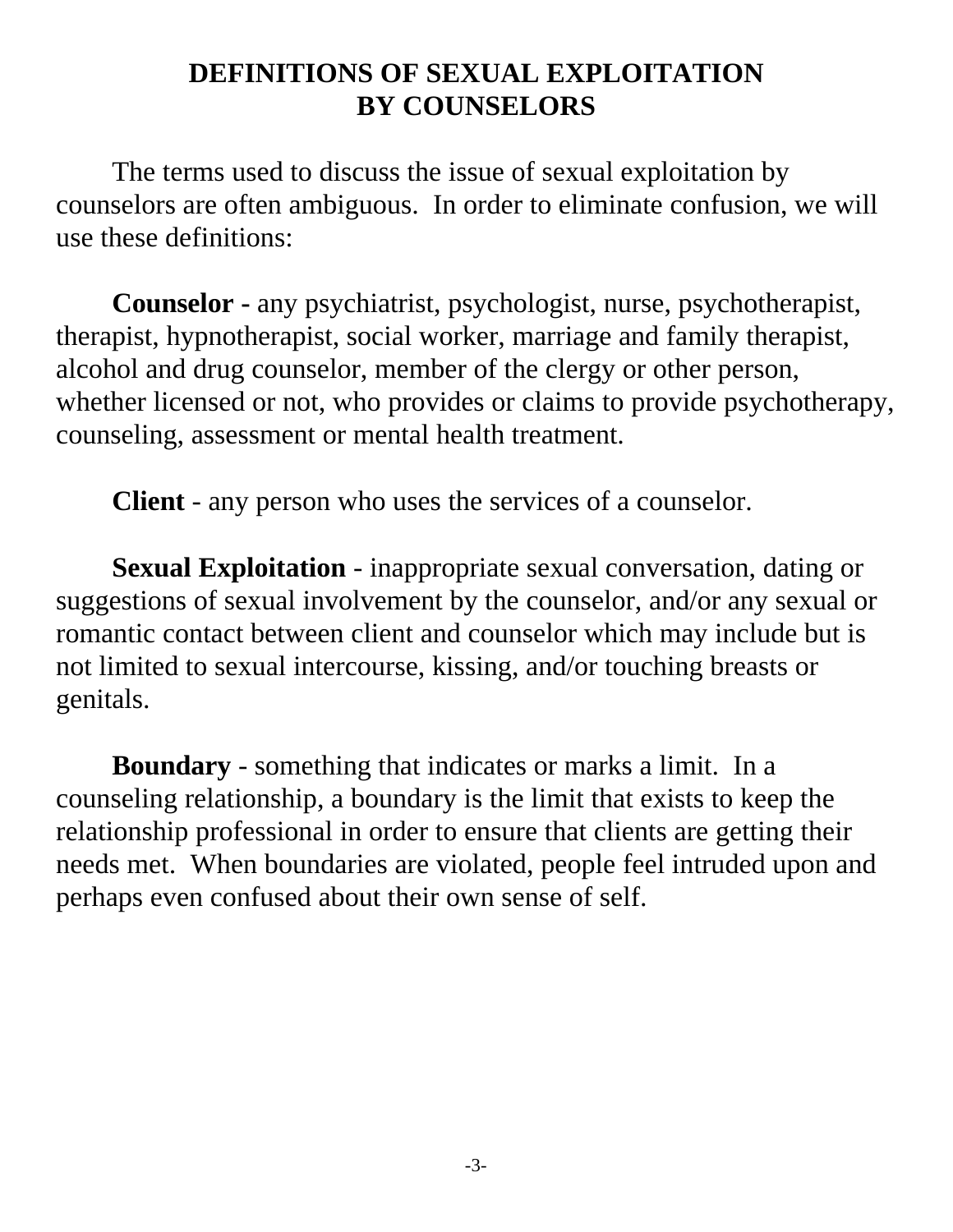*"I learned that certain behaviors pleased my therapist (hugs, questions about his life) and I wanted to make him happy, so I kept quiet about subjects he didn't want to hear about.*

#### **WARNING SIGNS**

In evaluating the counseling experience, before there are any blatant inappropriate suggestions, there may be some clues to lack of professionalism or misuse of power such as:

- the counselor avoiding or refusing to give information about credentials, licensing or experience;
- the client having a feeling that something is wrong during therapy, despite attempts to clarify or discuss this with the counselor;
- the client having the feeling that therapy is giving in personally to the counselor, rather than engaging in a learning process; and
- the counselor suggesting any mutual activity that is uncomfortable.

In many cases, sexual contact is preceded by action which may be inappropriate or unprofessional such as:

*Behavior which may feel sexual:*

- *•* telling dirty jokes;
- undressing during therapy;
- ogling (eyeing up and down); or
- discussing the therapist's sex life.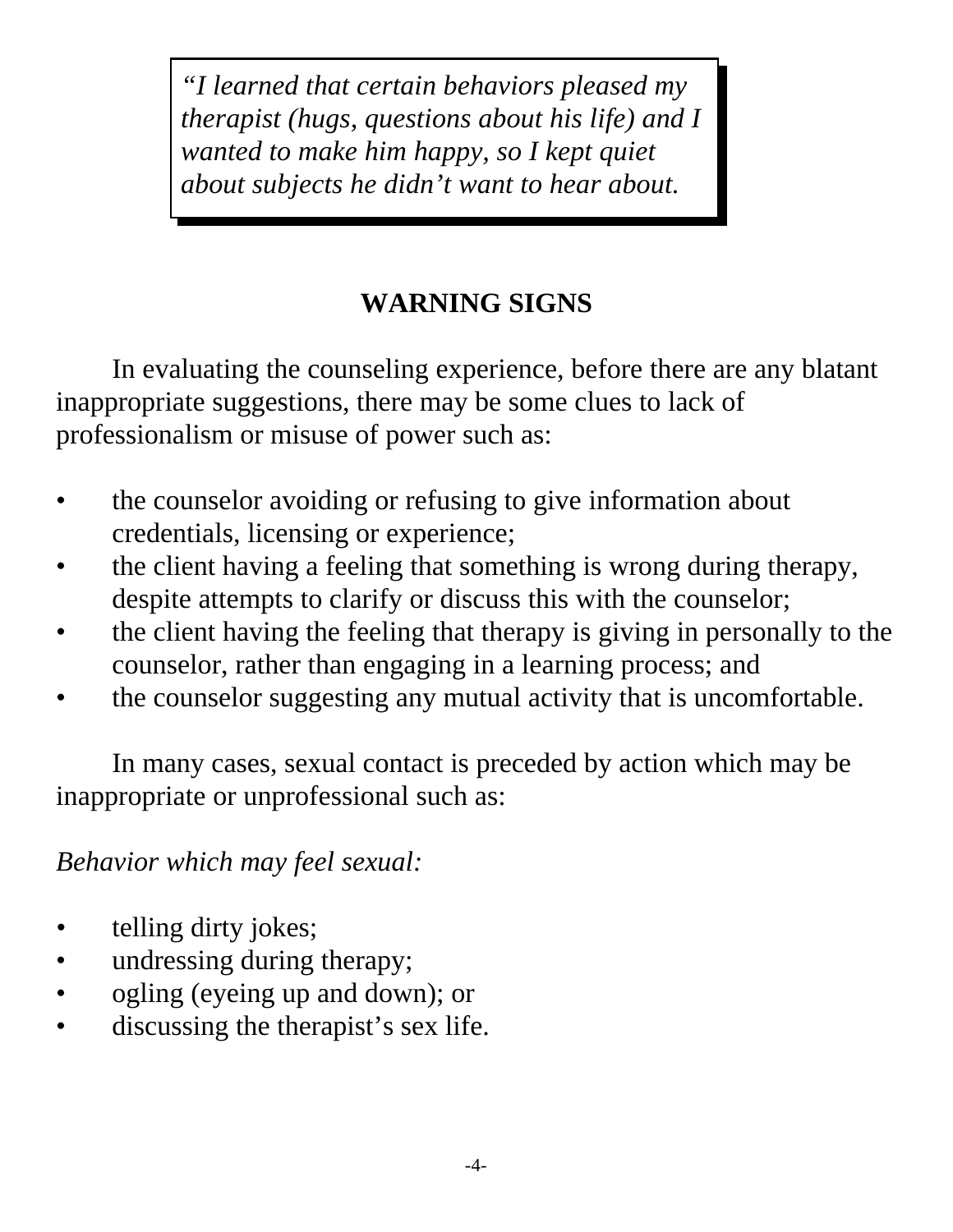*Giving Client "special" status by:*

- *•* scheduling after hours appointments or changing fees (when different from normal office procedure);
- making out-of-the-office appointments (when not normal office procedure);
- using the client as a confidant or for personal support;
- giving or accepting major gifts;
- inviting client to social engagements;
- borrowing money or getting involved in business deals with client;
- *•* making secrecy a part of the counseling relationship; or
- using or offering alcohol or drugs during counseling.

If you are concerned about what you are experiencing in counseling, **trust yourself.**Ask questions of the counselor. If you ever feel intimidated or threatened by your counselor, this may be a warning sign. If your questions or concerns are not answered, talk to the counselor's supervisor, a trusted friend or a crisis line.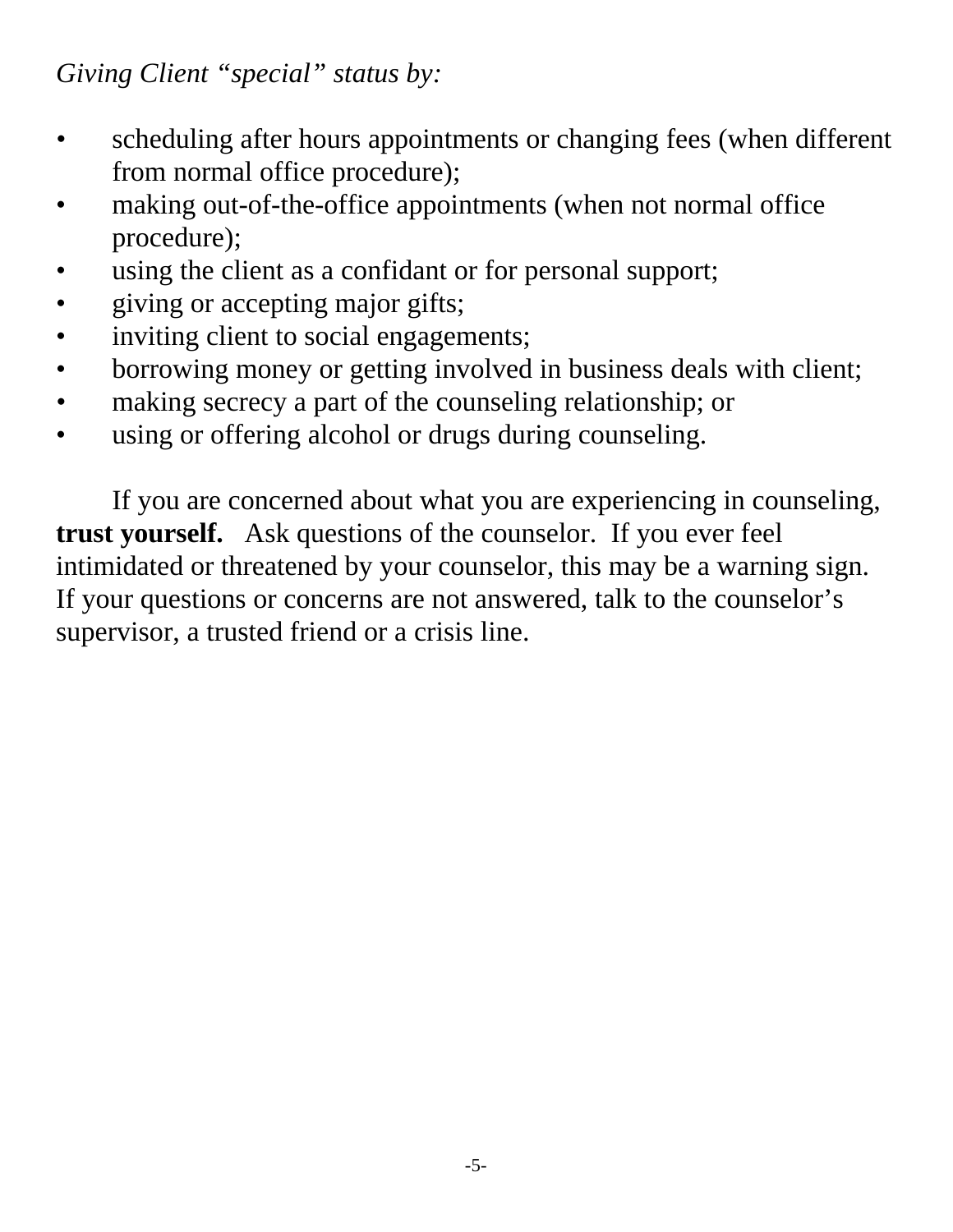*"It was hard to question his behavior (hugging, kissing, petting) when he always preceded it by saying what a good person I was, so loving and caring. I wanted to hear these words, and refusing that touch and those compliments would not be loving and caring."*

#### **IF IT IS YOU**

If you have been a victim of sexual exploitation by a counselor, facing the experience may be one of the most difficult things you will ever do. You may be experiencing many feelings - hurt, betrayal, anger - or you may feel nothing, a sort of numbness. You are probably feeling confusion and ambivalence about the experience. All of this is normal. Acknowledging what has happened is a big step.

It is also normal to feel overwhelmed about the idea of "doing something" about being exploited by your counselor. Remember, you have control of this even if you're not feeling very much in control. Getting started usually involves these steps:

**Gaining awareness** - of what happened, of being able to name the experience, of your feelings, of how this is affecting others.

**Exploring options** - defining your personal goal, determining what kind of help is needed.

**Initiating action** - deciding what the right action is for reaching your goal and when to start.

**Getting continuing support** - staying connected to support people, preparing for a long wait or possible disappointment with the outcome.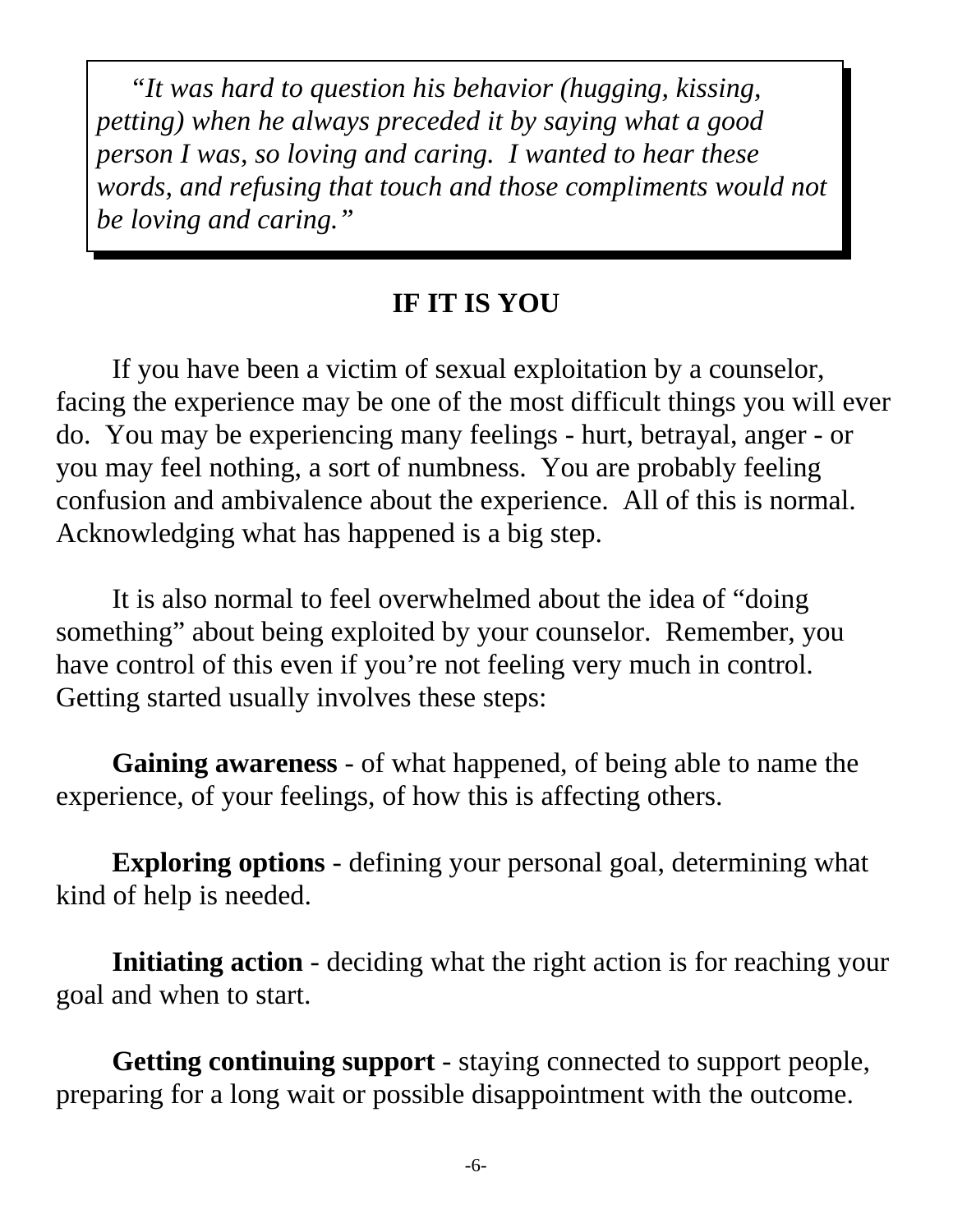*"The years that I was in therapy with the person who exploited me are all a blank. I can't remember any of our conversations or what we worked on. I do remember constantly wondering whether he was going to be sexual with me this time. I felt powerless to stop him and was very confused by my own feelings of attraction and guilt, fear and shame."*

In going through the healing process, these confusing and often painful feelings may occur at different times:

**Reliving the experience** - shame, betrayal, pleasure.

**Loyalty to the counselor** - ambivalence about reporting, guilt over any trouble the counselor might get into. Fear - of being discounted, of retaliation by the counselor, of public exposure, of how family and friends might react.

**Distrust** - of your own feelings, of anyone trying to help. Loss grief over the end of the relationship.

**Relief** - in sharing your experience and finding an end to the isolation.

**Resolution** - a feeling of regaining a sense of personal power and control, understanding.

**Anger** - at yourself, at the counselor.

**Self-blame** - feeling that somehow this was all your own fault.

**Confusion** - about what to do or who to tell.

It helps to be extra kind to yourself, to trust your own sense of timing and to be patient and open-minded about the outcome of any action you might take.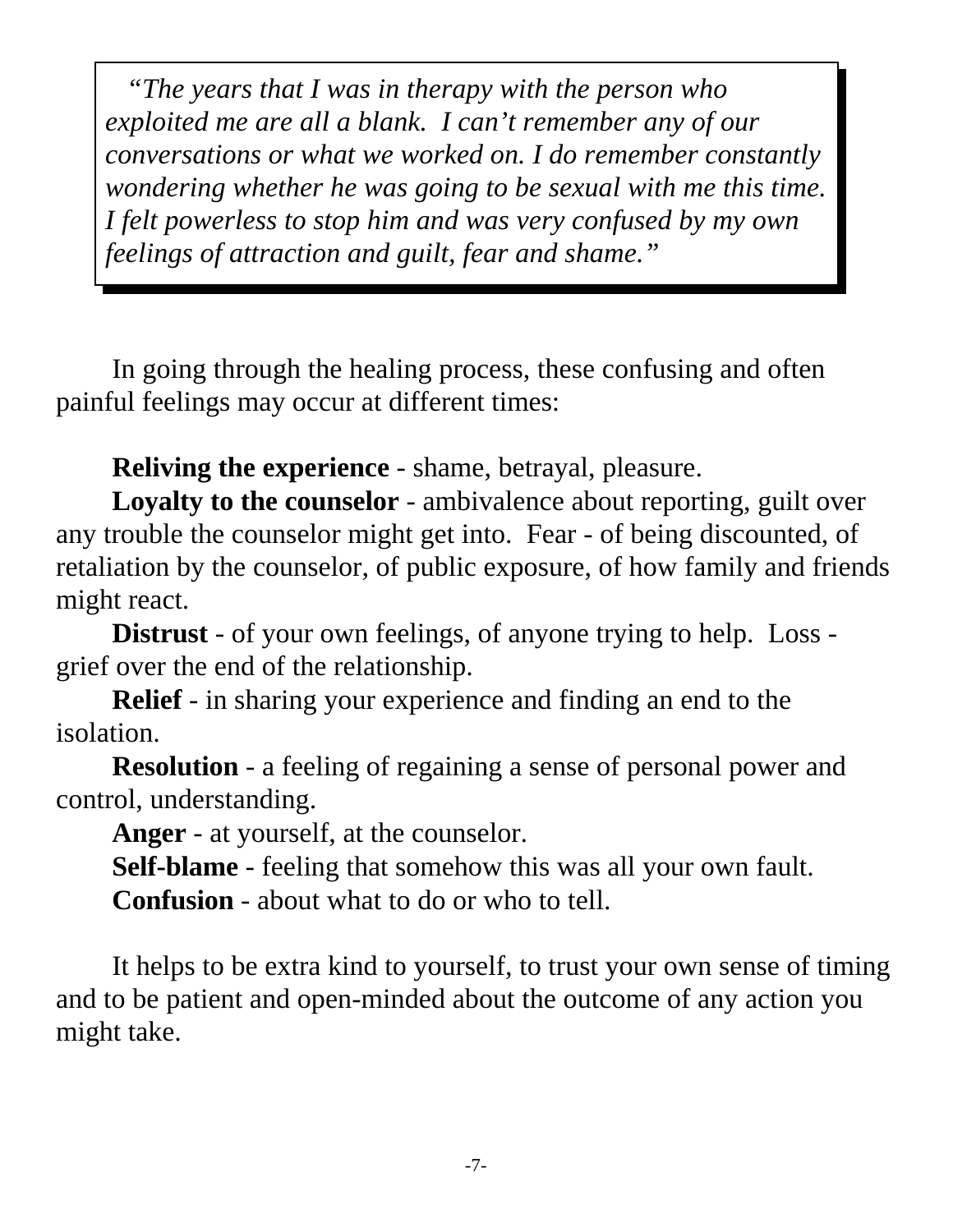"He used to say that I was very special and our relationship was unique. When I found out that there had been other clients that he had 'loved', I felt humiliated and used."

#### **QUESTIONS YOU MAY BE ASKING YOURSELF**

As you begin to look at what has happened and what you would like to do, questions will arise.

#### **Question Answer**

| Why was I attracted   | It is normal to feel respect, liking, and attraction                                                   |
|-----------------------|--------------------------------------------------------------------------------------------------------|
| to my counselor?      | for a counselor. It is always the counselor's                                                          |
| Is it normal?         | responsibility to set and keep the limits.                                                             |
| Am I a victim?        | For a counselor to have sex with his or her client<br>is against the law. You are a victim of a crime. |
| Why are my feelings   | As in any situation where there is confusion,                                                          |
| so mixed?             | mixed feelings are normal.                                                                             |
| Who should I tell?    | You are in control of the decision of who you tell                                                     |
| Do I have to do       | or when to tell anyone. If you are looking at                                                          |
| anything about it?    | legal options, there are some time limitations on                                                      |
| When?                 | action.                                                                                                |
| How is this affecting | They may be feeling some of the same things you                                                        |
| the other people in   | are - confusion, possibly anger or blaming,                                                            |
| my life?              | uncertainty as to where they fit in.                                                                   |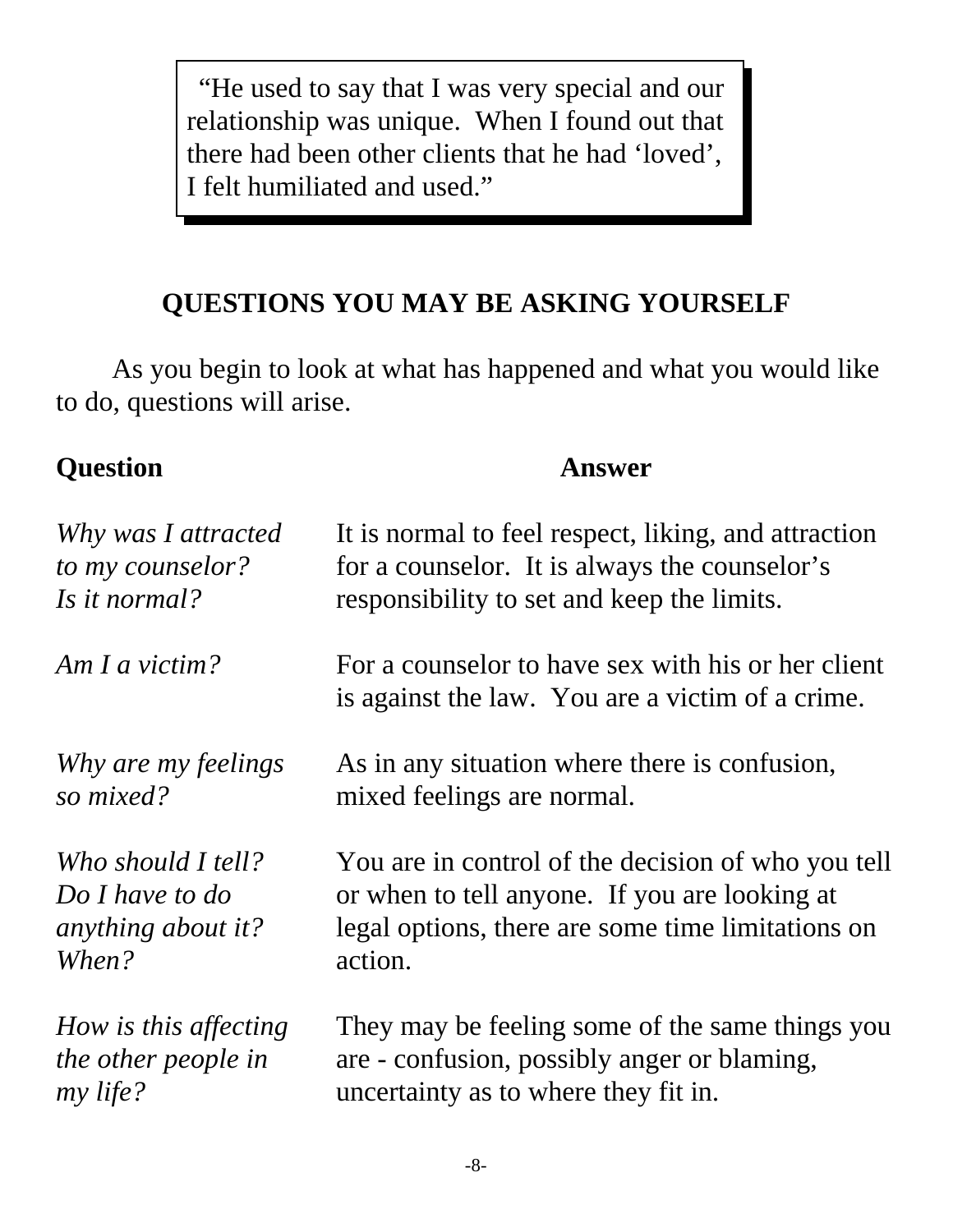*Am I looking at my* If you have been sexually exploited by a *feelings or am I* counselor, you may have been taking care of the *thinking about the* counselor's feelings a lot. Now is the time to *counselor's feelings?* think about your own needs.

After sorting out your initial feelings about what has happened, you may have some different questions.

| <b>Question</b>                                        | <b>Answer</b>                                                                                                                                                                                                                                                                                       |  |  |  |  |  |
|--------------------------------------------------------|-----------------------------------------------------------------------------------------------------------------------------------------------------------------------------------------------------------------------------------------------------------------------------------------------------|--|--|--|--|--|
| How do I figure out<br>what to do?                     | Read this booklet. Talk to some one you trust.<br>Call a crisis line. No one choice is better than<br>another.                                                                                                                                                                                      |  |  |  |  |  |
|                                                        | Expect to feel confusion, anxiety and uncertainty<br>about your goals.                                                                                                                                                                                                                              |  |  |  |  |  |
|                                                        | You may change your mind several times. Look<br>at all your options and see what most closely fits<br>your goal. What seems most healing for you?                                                                                                                                                   |  |  |  |  |  |
|                                                        | You don't have to do anything right now.                                                                                                                                                                                                                                                            |  |  |  |  |  |
| How do I know that $I$<br>am doing the right<br>thing? | Ask yourself - what is my biggest fear? It could<br>be that you are worried about protecting the<br>counselor, you don't want to give up that special<br>relationship, you feel retaliation or public<br>exposure or you just aren't ready. You may need<br>some time to get a perspective on this. |  |  |  |  |  |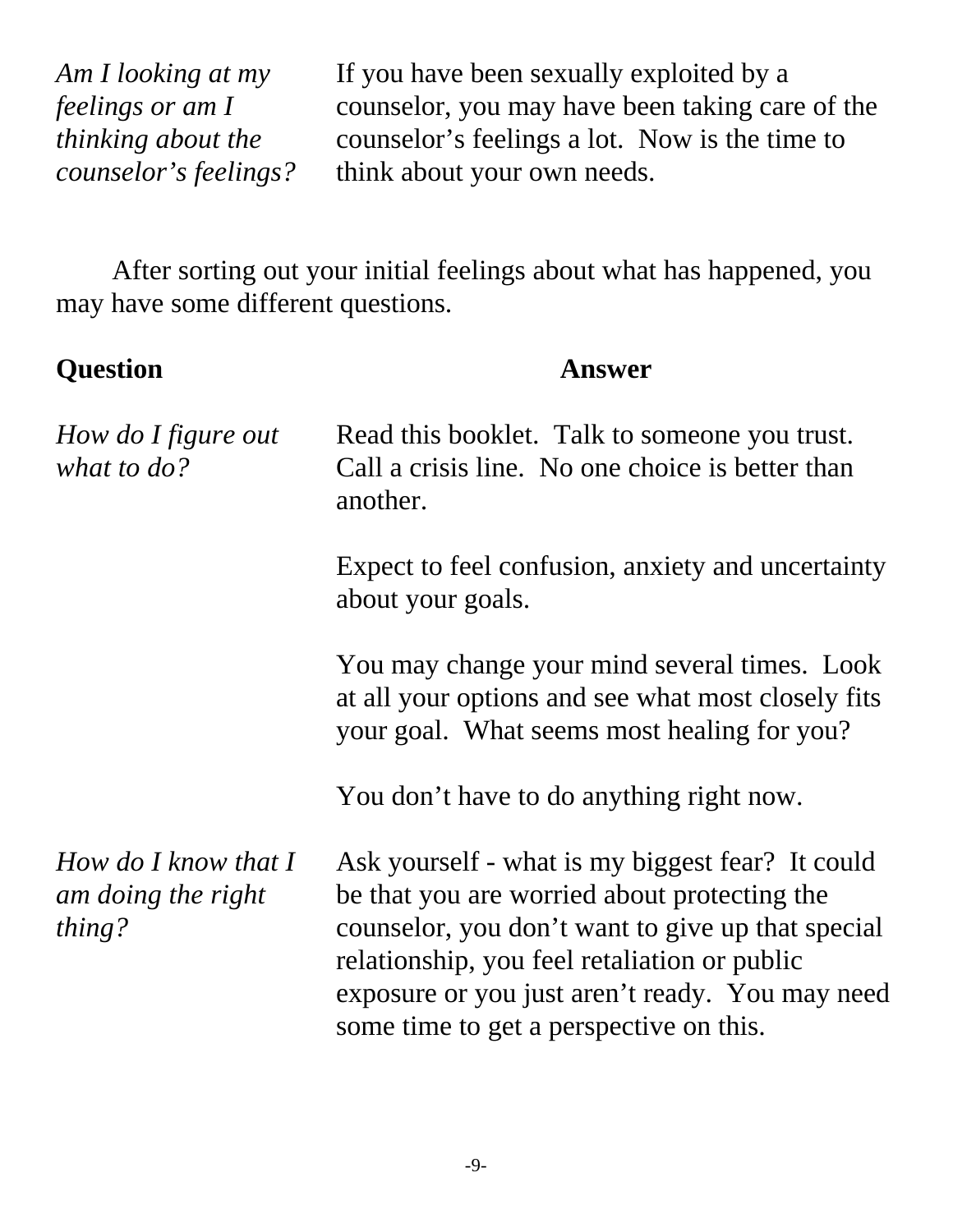*What if I don't want* Some people find they don't need to take action, *to do anything* but most are helped by sharing the experience *specific?* with a trusted person.

When you have considered all your options, made some decisions and begun to take action:

#### **Question Answer**

| How do I feel now<br>that I am doing<br>something? Why are<br>my feelings still<br>mixed?                | You can expect to feel another mixture of<br>contrasting feelings - loss and grief over the end<br>of the relationship, relief that reliving the<br>experience is coming to an end, regaining<br>personal power or possible disappointment that<br>your specific goal was not reached. |  |  |  |  |  |
|----------------------------------------------------------------------------------------------------------|----------------------------------------------------------------------------------------------------------------------------------------------------------------------------------------------------------------------------------------------------------------------------------------|--|--|--|--|--|
| How can I ever trust<br><i>a counselor again?</i>                                                        | A good counselor won't expect you to trust right<br>away. Trust your own sense of timing.                                                                                                                                                                                              |  |  |  |  |  |
| Can I guarantee that<br>my goal will be<br>reached? What if the<br><i>outcome is not what</i><br>I want? | No guarantees. Even though there may be<br>disappointment, there is always the gain of<br>reducing your isolation, sharing the experience<br>and being believed. Regardless of the outcome,<br>you may gain a sense of control and power that<br>you didn't feel before.               |  |  |  |  |  |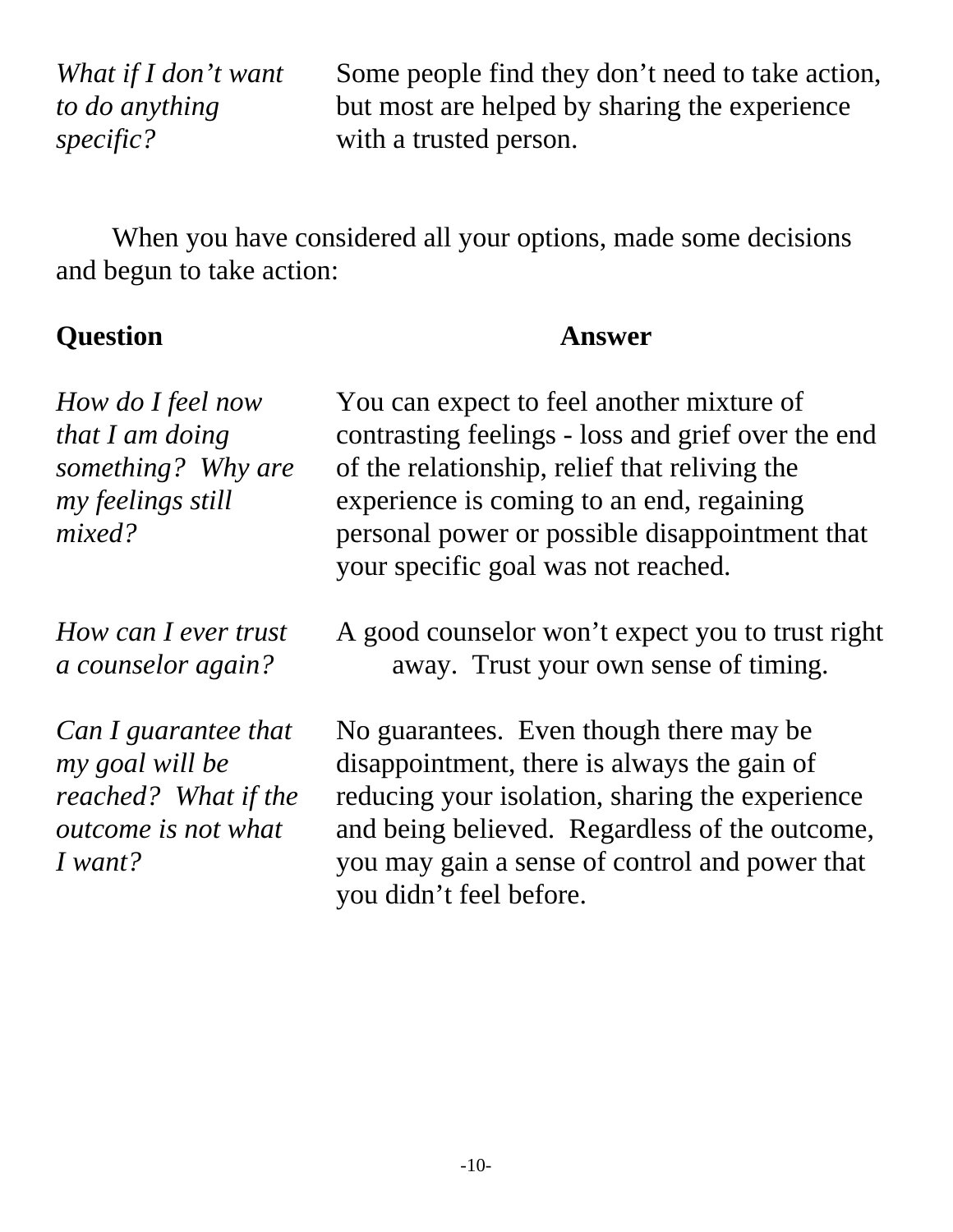"Almost every session started with his saying that I was safe there, that nothing bad could ever happen when I was with him. It felt good, but it kept me dependent and taught me nothing about being responsible for myself."

#### **COUNSELORS WHO SEXUALLY EXPLOIT CLIENTS**

Among the questions you may ask yourself are: Why did this happen to me? Why did my counselor do that? What is wrong with me that I let this happen? What is wrong with my counselor?

Sexual exploitation is not as rare as you might think. In one self report study, as many as seventeen percent of responding counselors admitted to sexual contact with clients. Eighty percent of those counselors were sexual with several clients. Research on what kind of counselor sexually exploits a client is new, with many questions still unanswered. Some counselors sexually exploit their clients because they are having trouble in their own personal lives, and exploitation is a way for them to feel loved and to get their needs met. Some lack knowledge of professional standards and ethics, receive inadequate training and have little supervision. Despite ample evidence to the contrary, some counselors claim that sexual contact is therapeutic for the client. Some are very seriously disturbed individuals who focus only on their own sense of power. Some are people who use people, not caring who they hurt.

The most important thing for you to remember is no matter how troubled a counselor's life may be, it is the counselor's responsibility to keep sexual exploitation from happening. No matter what was said or done during the counseling relationship, **sexual exploitation is never the client's fault.**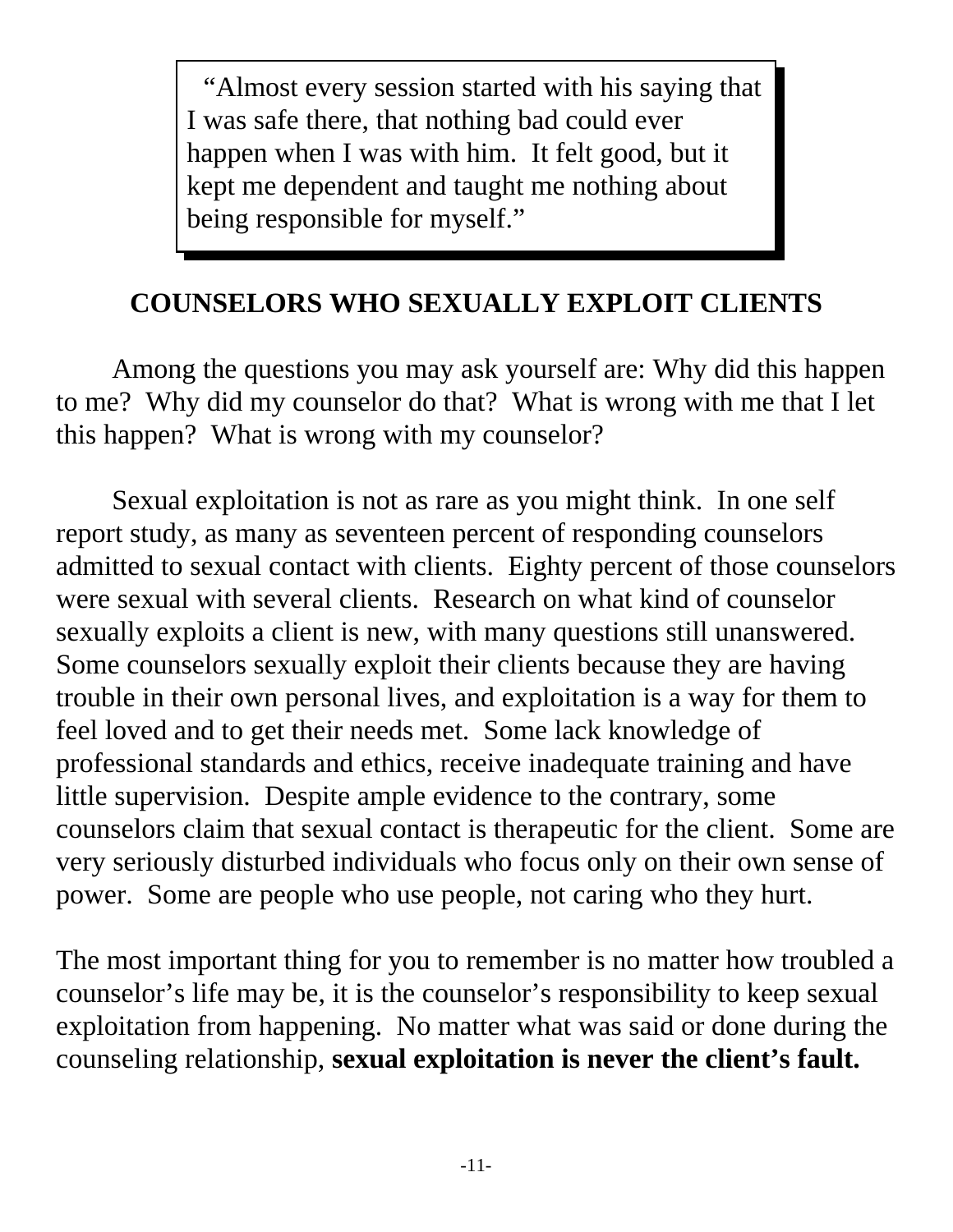### o **OP** o

|                            |                    | Repo oAd Poe io | Repo o a e o o A o i ie |  |  |               |                         |  |
|----------------------------|--------------------|-----------------|-------------------------|--|--|---------------|-------------------------|--|
| Do o i g                   |                    |                 |                         |  |  | ii i o Da age |                         |  |
|                            |                    |                 |                         |  |  |               | iia o pai               |  |
| oi Die o peioodeoiaioa oie |                    |                 |                         |  |  | ieo a         | $0$ $0$                 |  |
|                            | ie e o pai         |                 |                         |  |  |               |                         |  |
|                            | o o aio Poe i geio |                 |                         |  |  |               | di id a o o p e ap o ie |  |
|                            |                    |                 |                         |  |  |               |                         |  |

o pai 0 o i ee <sup>0</sup> Poe io a A <sup>0</sup>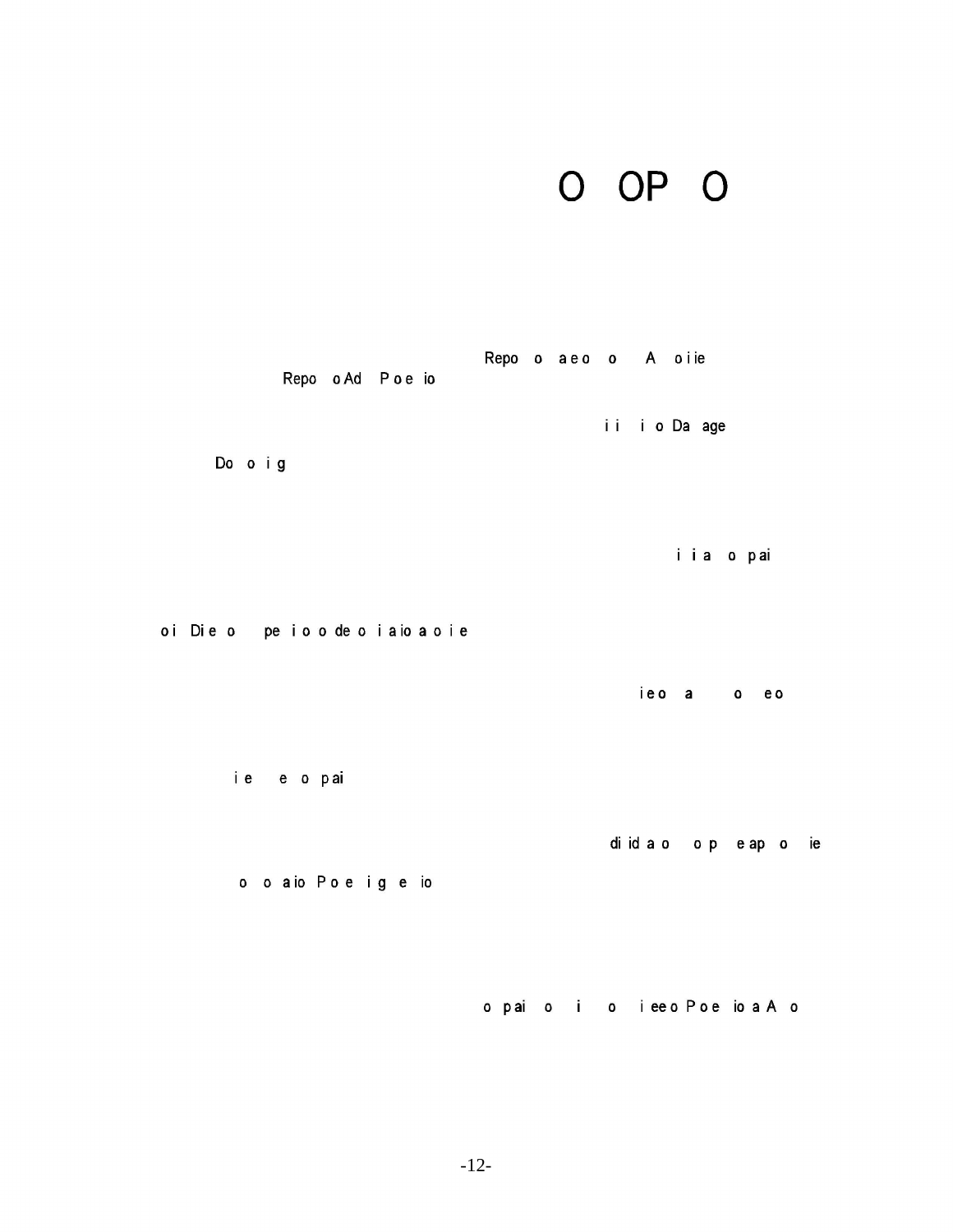"If I talk about this abuse, no one will believe me. Even if they believe me, they will never understand why I let this happen. Maybe they won't think it's any big deal . . . maybe they'll just think I was asking for it. Who's going to support the client instead of the therapist?"

#### **CONSIDER THE OPTIONS**

You have options in what action you can take, and you have choices in how much you may want to do. No one option is better than another. You may choose one or a combination of several. You may choose to do nothing. Most people find it helpful, however, to share the experience with a trusted friend.

Ask yourself what you would most like to achieve through taking action. You may want to regain a sense of control over your life and to communicate that the sexual exploitation was not okay. You may be concerned that the counselor who exploited you will hurt other clients and you want to take away that chance. You may be seeking compensation for the damage done - the money that you paid to the counselor or money for future therapy. Whatever your goal, consider what option (or options) will best suit the goal and let you put your life back in order.

Take some time to review the Wheel of Options on the previous page. The choices are explained more fully on the pages following. Just considering the choices may make you feel uncertain and confused. Be patient with yourself.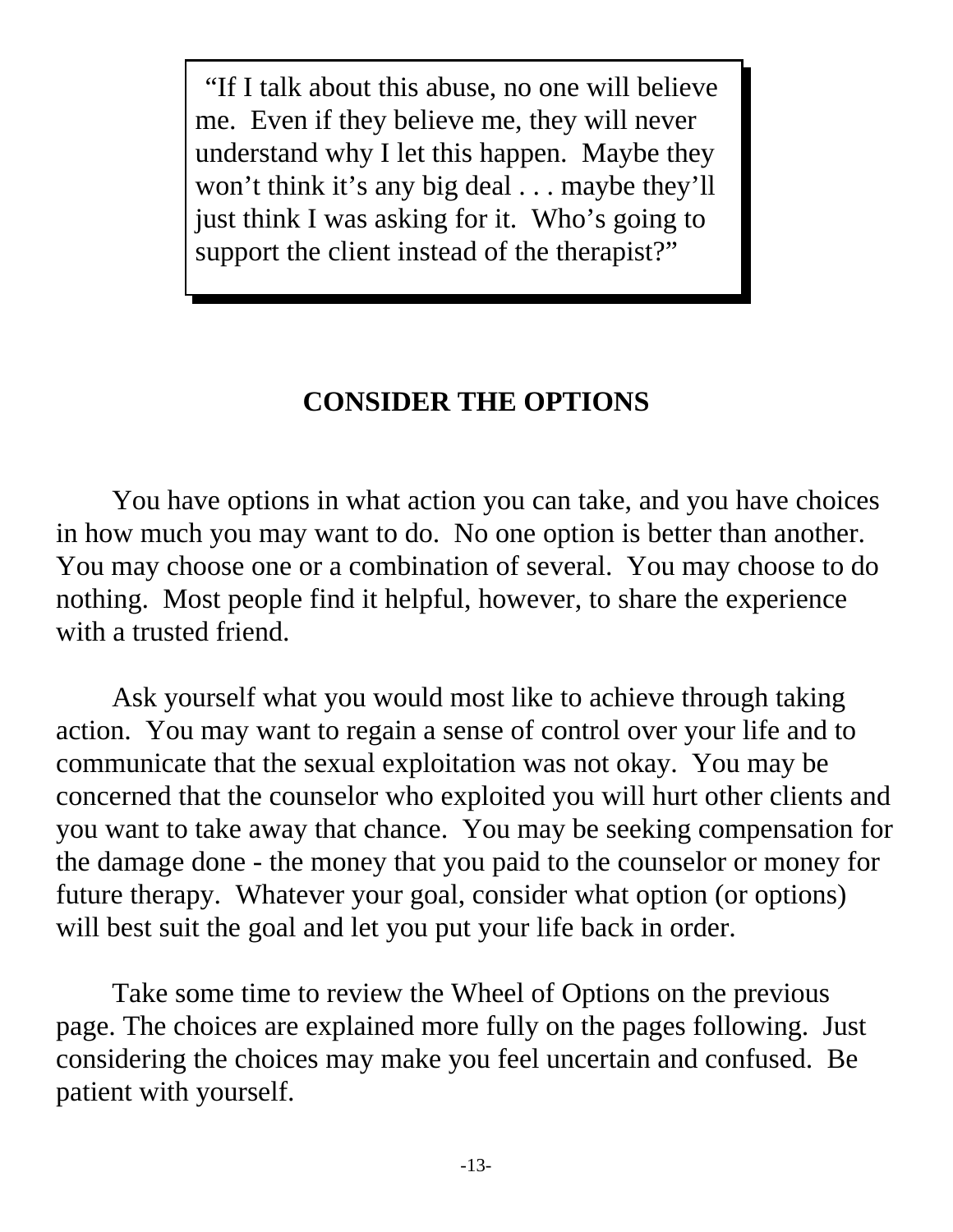**Notify agency director, supervisor, church hierarchy, or denominational office:** If your counselor works in an agency, clinic, hospital or church, there is a person who is responsible for the overall operation or who directly supervises your counselor. A complaint may be made directly to that person. An advantage to this option is that it can bring fast action and may result in any number of consequences for the offending counselor. A disadvantage is the possibility of not being believed by the supervisor or finding the supervisor unwilling to take action.

**Criminal complaint**: Sexual exploitation by counselors is covered under the Minnesota Criminal Sexual Conduct Code (our sexual assault law). It clearly makes it a criminal offense for counselors to engage in sexual activity with clients. If found guilty, the offender may be sentenced to prison and/or required to pay a fine to the state. It makes no difference if the client consented to any of the sexual conduct; the therapist is responsible.

Two types of sexual activity are defined. Sexual penetration is any type of intrusion into the body of the victim - sexual intercourse, oral sex, anal sex or penetration with an object. Sexual contact is: 1) touching by the offender of the victim's intimate parts (breasts, groin, genitals, buttocks); 2) forcing the victim to touch the offender's intimate parts; and 3) in both circumstances, touching of the clothing covering the immediate area of the intimate parts.

The criminal law covers behavior by a physician, psychologist, nurse, chemical dependency counselor, social worker, marriage and family counselor or other mental health service provider, or any other person, whether or not they are licensed by the state, who performs or purports to perform psychotherapy. Psychotherapy means the professional treatment,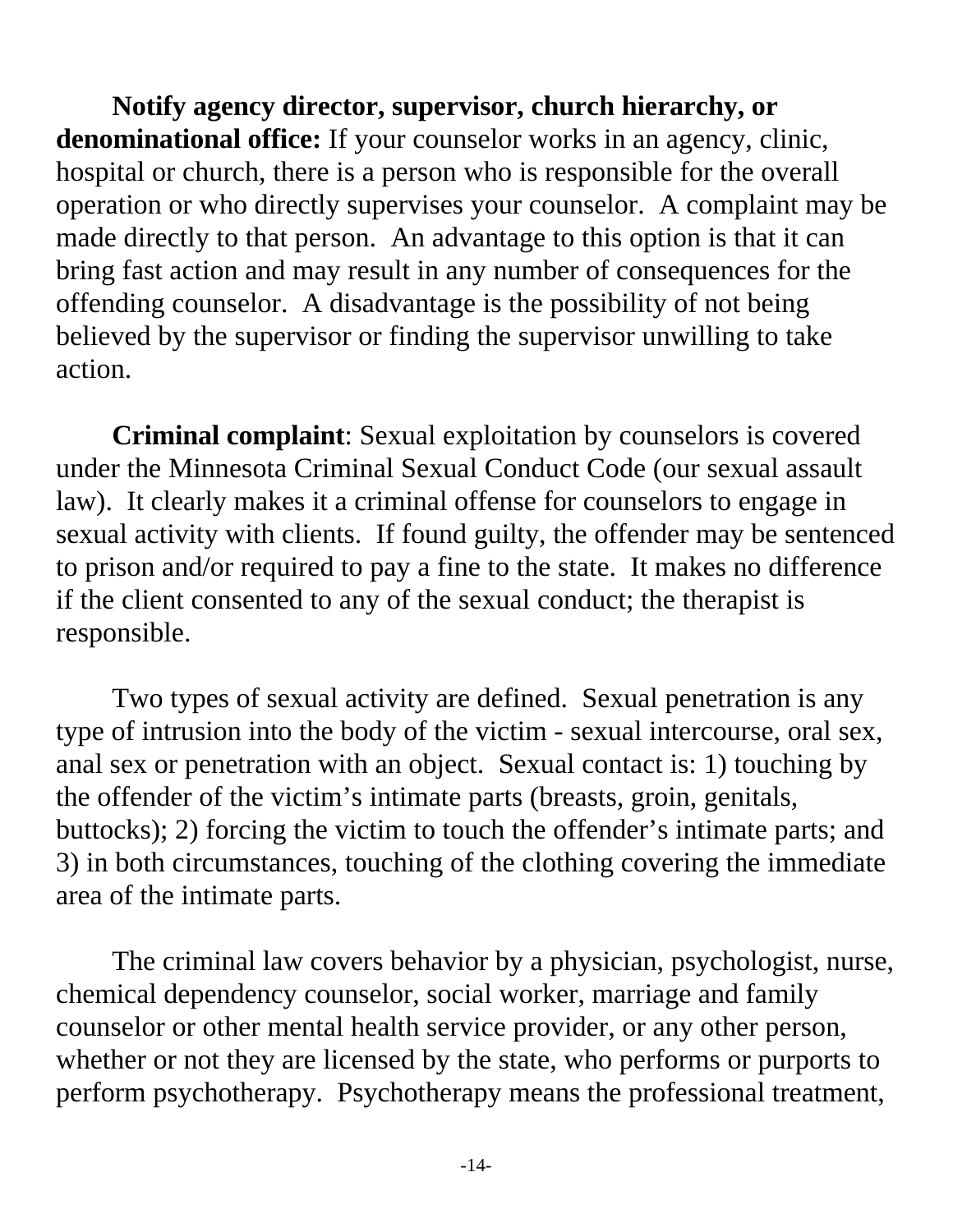assessment, or counseling of a mental or emotional illness, symptom or condition.

The criminal law applies to behavior which occurs: 1) during the counseling session itself; or 2) outside the session if an on-going psychotherapist-client relationship exists; or 3) if the person is a former client and is emotionally dependent on the therapist; or 4) in the event that the therapist used therapeutic deception to accomplish the behavior (acted as if it was part of the client's treatment).

The criminal law also covers behavior by a member of the clergy, when the behavior occurred: 1) during the course of a meeting in which the client sought or received religious or spiritual advice, aid or comfort, in private; or 2) during a period of time in which the client was meeting on an ongoing basis with the clergy person to seek or receive religious or spiritual advice, aid, or comfort, in private.

In prosecuting these cases, evidence of the victim's personal or medical history is not admissible unless the court finds, at a pretrial hearing, that is relevant. The judge must specify what information will be allowed into the courtroom.

An advantage to this option is that it takes some of the responsibility off the victim of sexual exploitation. It is considered a crime against the state. What needs to be proven is only that the activity took place, not how much damage was done. Prosecutors from a county attorney's office are responsible for the case. No money comes from the victim's pocket. Also, in some county attorney's offices, there are legal advocates who help support the victim throughout the procedure.

One disadvantage is that it is up to the county attorney's office whether to prosecute a case that has been reported and investigated. The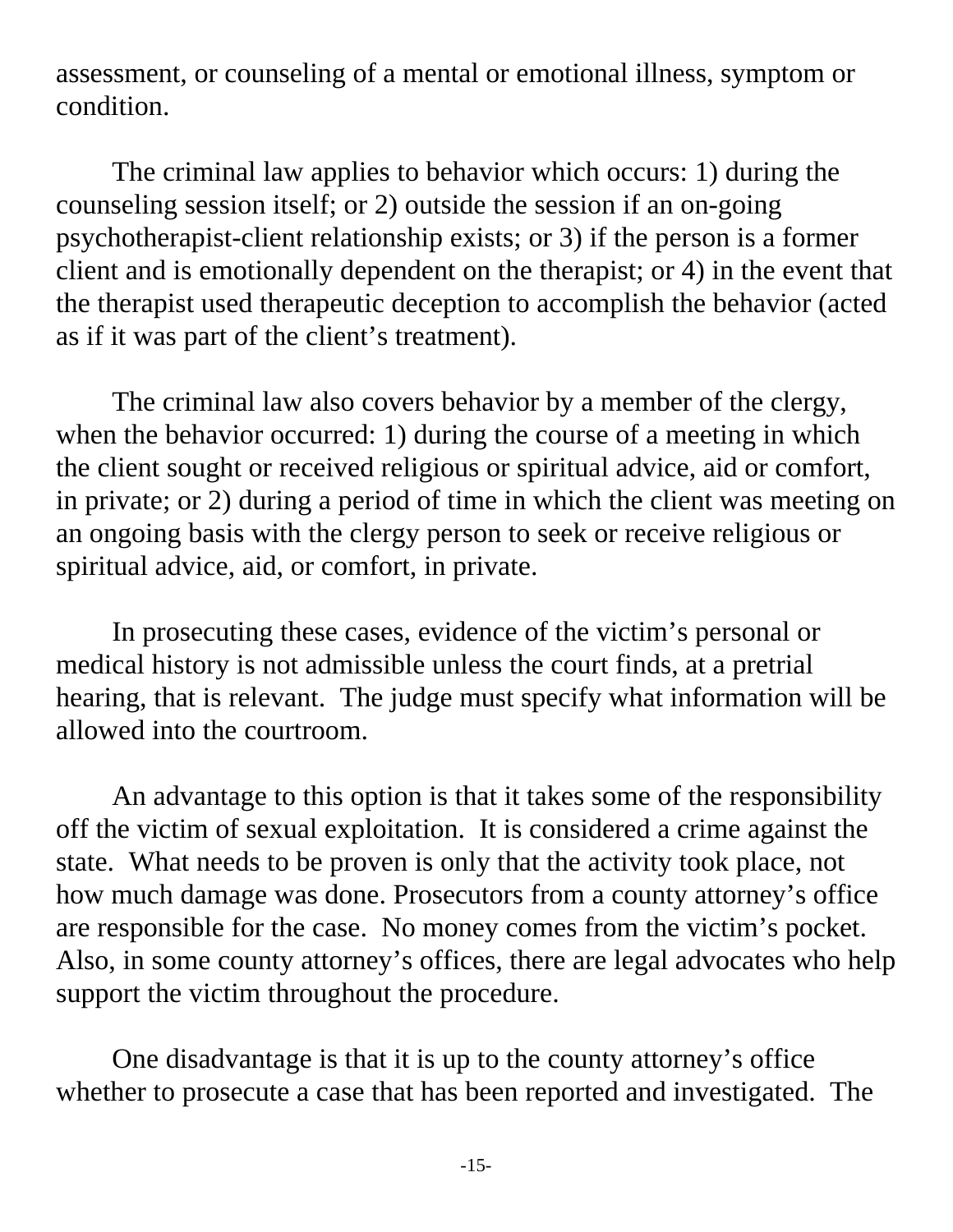case can be turned down for any number of reasons that may be out of the immediate control of the victim of sexual exploitation. It may also feel like a very impersonal system and may take time to get to court.

**Civil suit for damages:** This law states that any victim of sexual exploitation may sue the abusing counselor and/or the counselor's employer. A client may sue a therapist who has participated in any form of sexual intercourse or contact to the breasts or genitals or who has requested such activity with the client. It does not matter who initiated the activity or if the client consented or actively participated. The law applies to the entire time that the individual was a client. It does not matter whether the exploitation occurred inside or outside of the office or during a regularly scheduled appointment.

During the two years following termination of therapy, the law still applies if the former client has been deceived by the counselor or is still emotionally dependent on the counselor.

The injured client may also sue the employer of the counselor for damages if: 1) the employer failed to take action when they knew or had reason to know that the counselor was engaging in sexual activity with any client; 2) during the hiring process the employer failed to ask previous employers of the counselor about his or her past sexual conduct with clients; or 3) the employer failed to pass on such information to subsequent employers who asked for it. The law took effect on August 1, 1986, and applies to activity that took place after that date. An advantage of this option is the possibility of monetary compensation for the damage done. Depending on whether is it the counselor or the employer (or both) being sued, it also forces them to take some responsibility for the exploitation.

One disadvantage is that, because it is a civil procedure, the victim of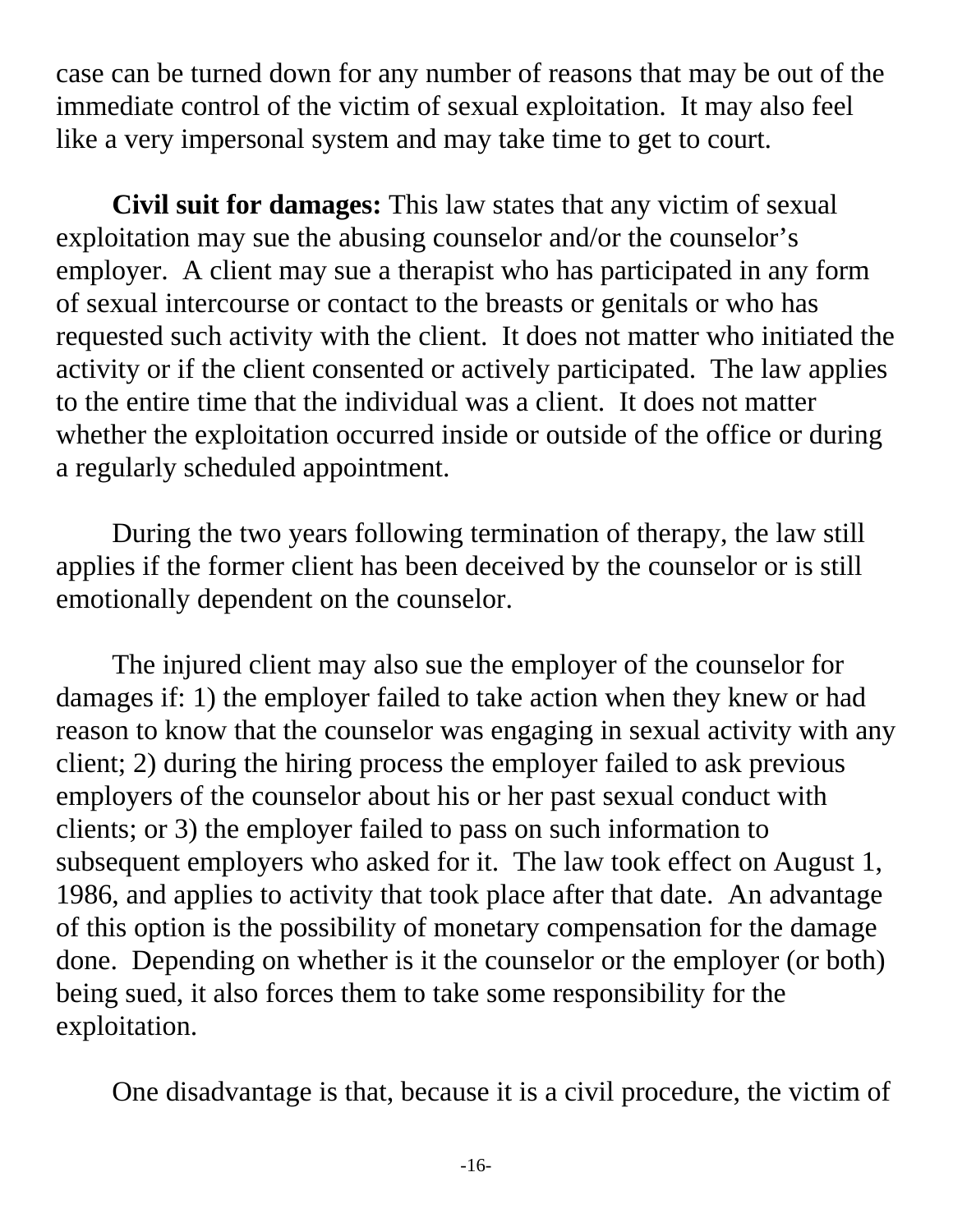sexual exploitation must hire the attorney. Some attorneys will take cases like this on a contingency basis (meaning that if the case is won, the attorney will simply take a percentage of the money); many will not. It may also take a long time for resolution to take place within the court system. Once the suit is filed, you need to be aware of the possibility of some public exposure that may occur. If you are thinking about a civil suit, get legal advice before taking advantage of any of the other options. An attorney can also advise you on applicable statutes of limitations.

**Report to state or county authorities:** Many mental health clinics are licensed by the state or county. This includes outpatient mental health clinics, residential treatment facilities and licensed chemical dependency programs. If you were receiving services from a counselor who works in a licensed facility, a complaint could affect future licensing, and/or funding for the agency.

An advantage of this option is that it makes the agency responsible for the activity of its employees. A disadvantage is that it gives the victim of sexual exploitation little control in terms of timing and outcome.

#### **Where to file complaints concerning practitioners working in the following state or county approved or licensed agencies:**

Rule 29 Approved Mental Health Centers/Clinics Rule 35 Licensed Chemical Dependency Residential Facilities Rule 36 Licensed Residential Mental Treatment Centers Rule 43 Licensed Outpatient Chemical Dependency Treatment Centers

> Minnesota Department of Human Services Division of Licensing 444 Lafayette Road St. Paul, MN 55155-3842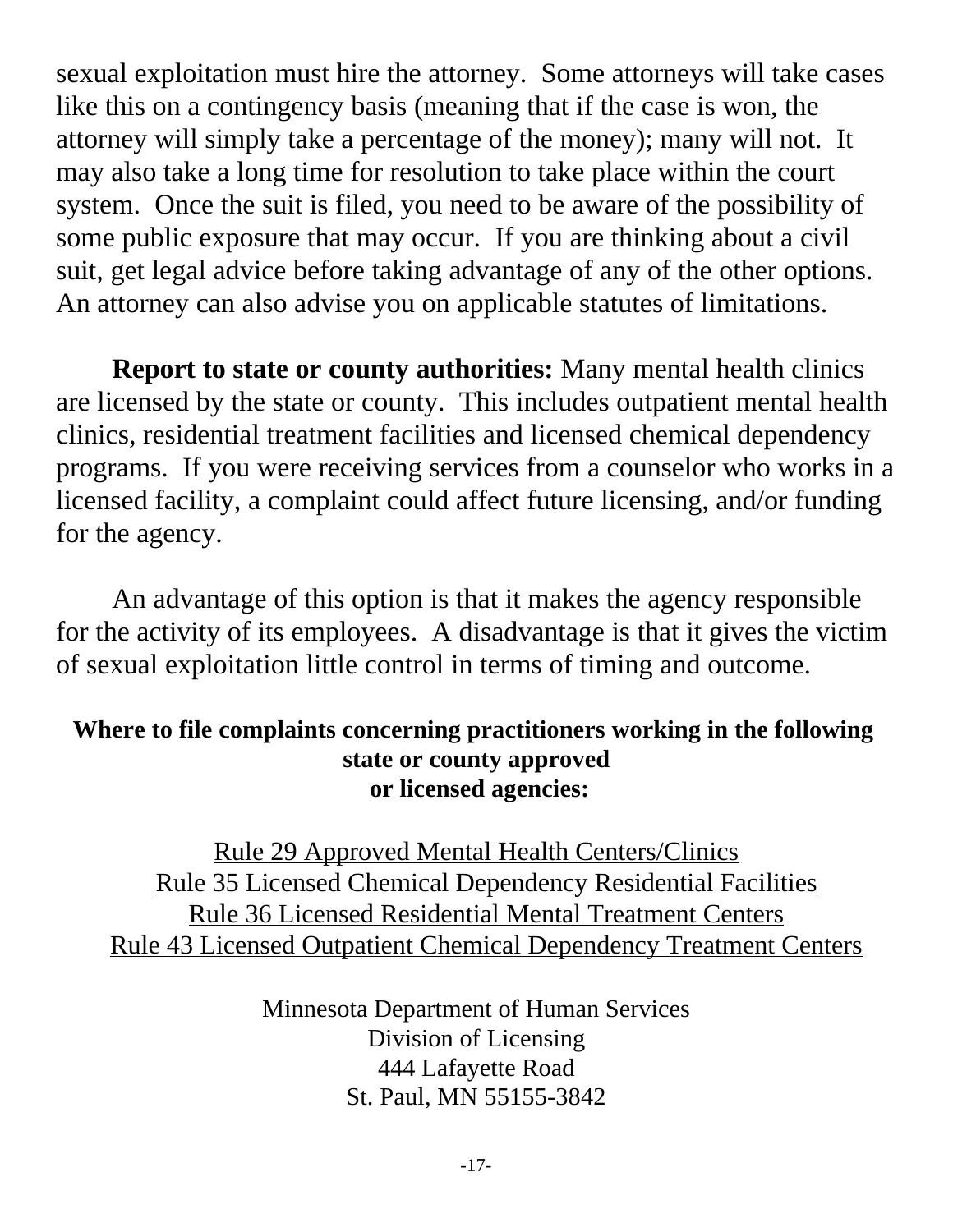(651) 296-3971

#### **Where to file complaints against practitioners working in nursing homes, hospitals, home health care agencies and other health care facilities licensed by the Minnesota Department of Health, contact:**

Minnesota Department of Health Office of Health Facility Complaints 85 East 7<sup>th</sup> Place, Suite 300 St. Paul, MN 55101 (651) 215-8702 or Toll Free 1 (800) 369-7994

#### **You may obtain help in making complaints against practitioners working in licensed facilities:**

Any person receiving care for chemical dependency, mental illness or mental retardation in a facility that is licensed by the Minnesota Department of Human Services or the Minnesota Department of Health may obtain help in working through these systems from:

> The Office of the Ombudsman for Mental Health and Mental Retardation 121 East 7<sup>th</sup> Place, Suite 420 St. Paul, MN 55101 (651) 296-3848 or Toll Free 1 (800) 657-3506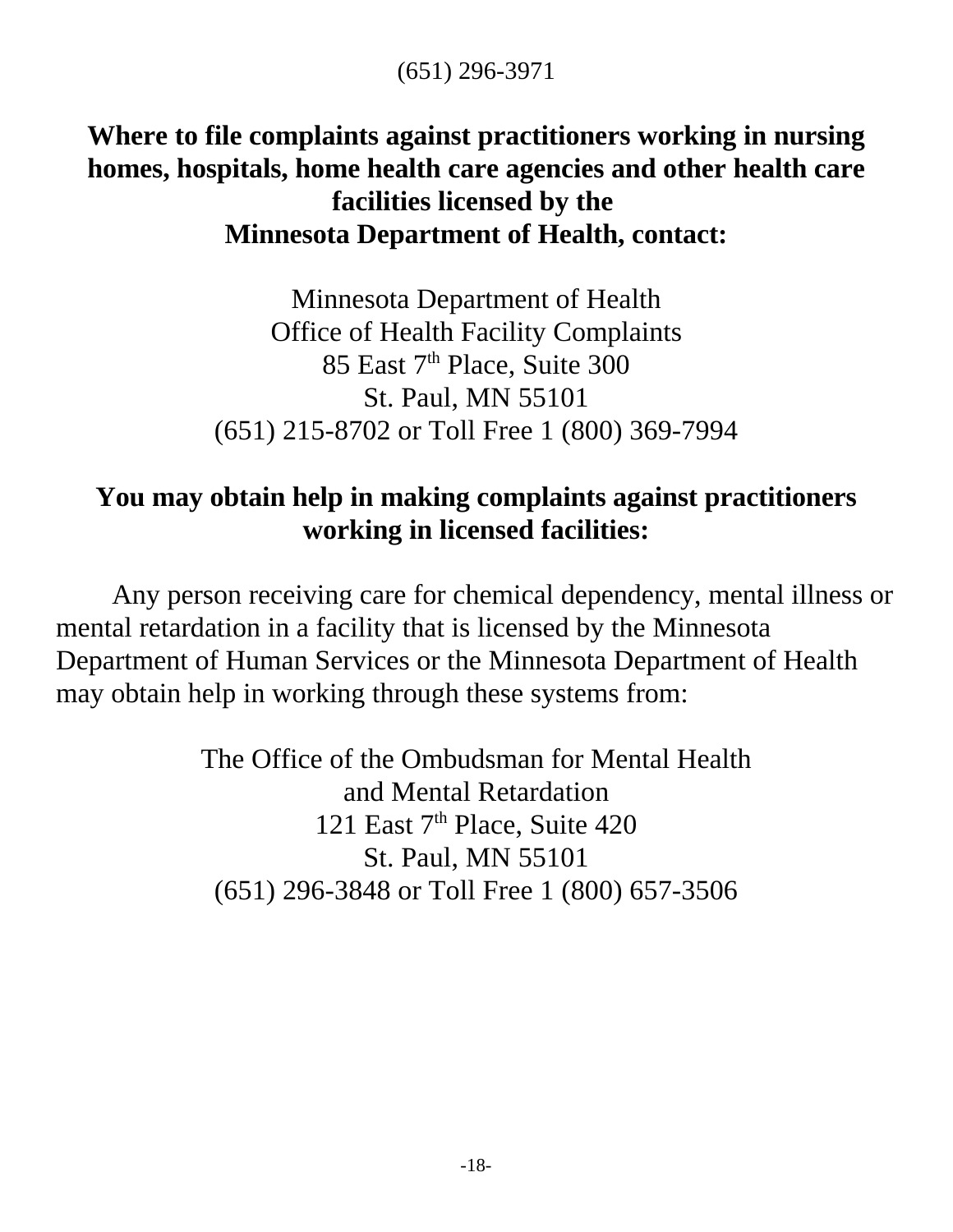**Report to Adult Protection:** The policy of the state is to protect adults who, because of physical or mental disability or dependency on institutional services, are particularly vulnerable to abuse or neglect and to provide safe environments for them. Therefore, if someone is receiving certain types of services, he/she may be classified as a "vulnerable adult". This means any person over 18 who:

- is a resident or inpatient of a facility;
- receives services at or from a facility required to be licensed;
- receives services from certain types of home health care agencies; or
- is unable or unlikely to report abuse or neglect without assistance because of impairment of mental or physical function or emotional status.

Within each county, there is an adult protection service that is charged with investigation of reports and providing protective and counseling services in appropriate cases. An advantage of this option is that these people have experience in investigation of complaints. It may be a disadvantage to be classified as a "vulnerable adult'.

**Individual or group therapy for client:** Often the original problem or concern that brought a client into therapy was never resolved. It may also be necessary to be able to find a supportive atmosphere in which to process the experience of sexual exploitation. Counseling with an ethical professional can be useful in resolving both the exploitation and the original issue. This can be done either in individual or group therapy.

There are currently several groups which are set up specifically for people who have been sexually exploited by their counselors. These can be an invaluable source of support and healing.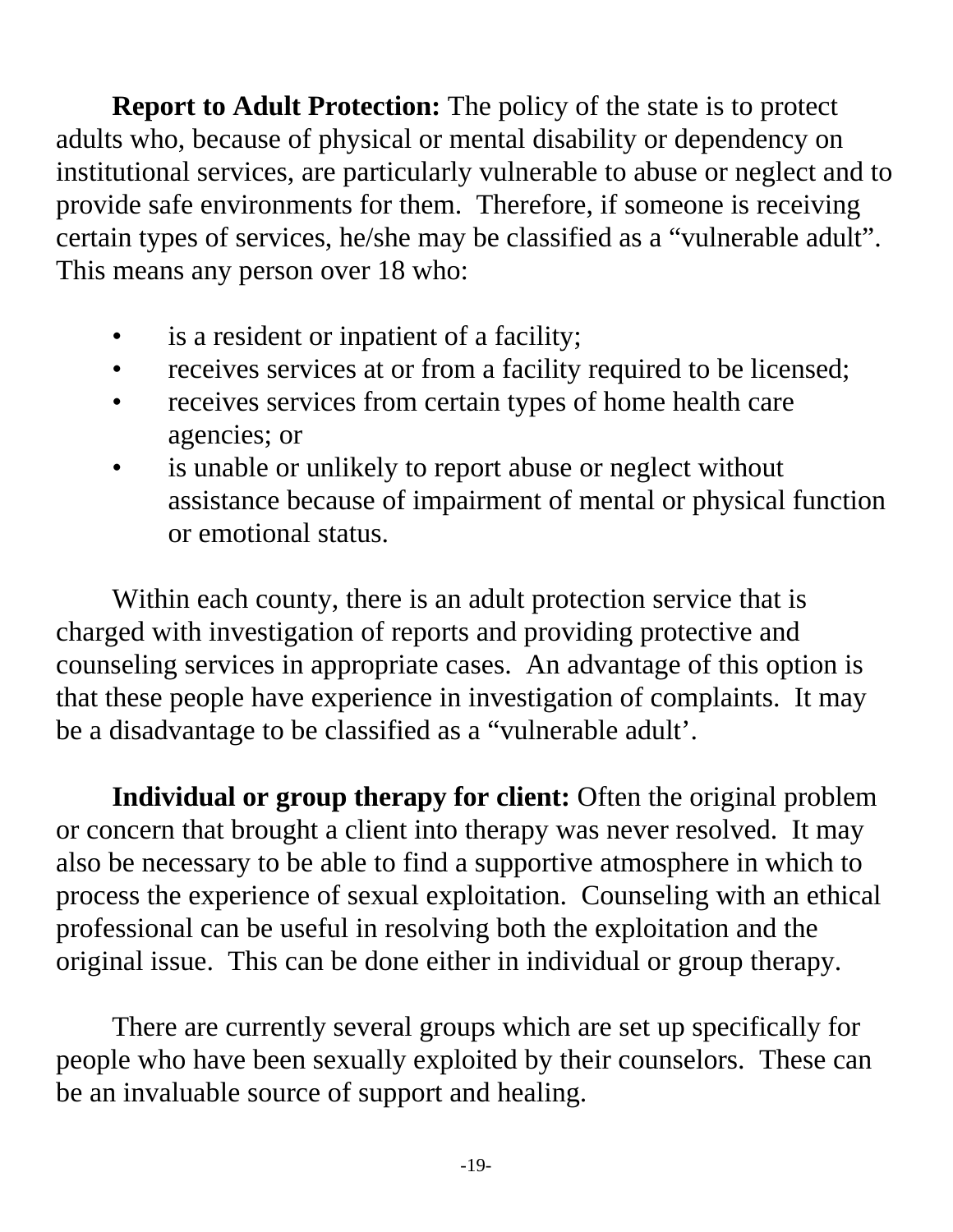**Complaint to a professional association:** Many counselors belong to a professional association which has ethical guidelines. Within those guidelines, sexual contact between counselors and clients is clearly unethical. You may make a formal complaint to the ethics committee of a professional association. The contact person and filing process are different for each professional association. After an investigation is conducted, if the allegation is found to be true, the counselor can be removed from membership.

An advantage to this option is that it alerts the counselor's peers to what is occurring. Professionals have an investment in keeping their profession as "clean" as possible. A disadvantage is that because membership in a professional association is not required of counselors, counselors may continue working without restriction, even if they have been excluded from the association.

#### **Where to file complaints to professional organizations:**

#### For Psychologists:

Minnesota Psychological Association 1711 West County Road B, Suite 310N Roseville, MN 55113-4036 (651) 697-0440

#### For Psychiatrists and Physicians

Minnesota Medical Association 3433 Broadway Street NE, Suite 300 Minneapolis, MN 55413 (612) 378-1875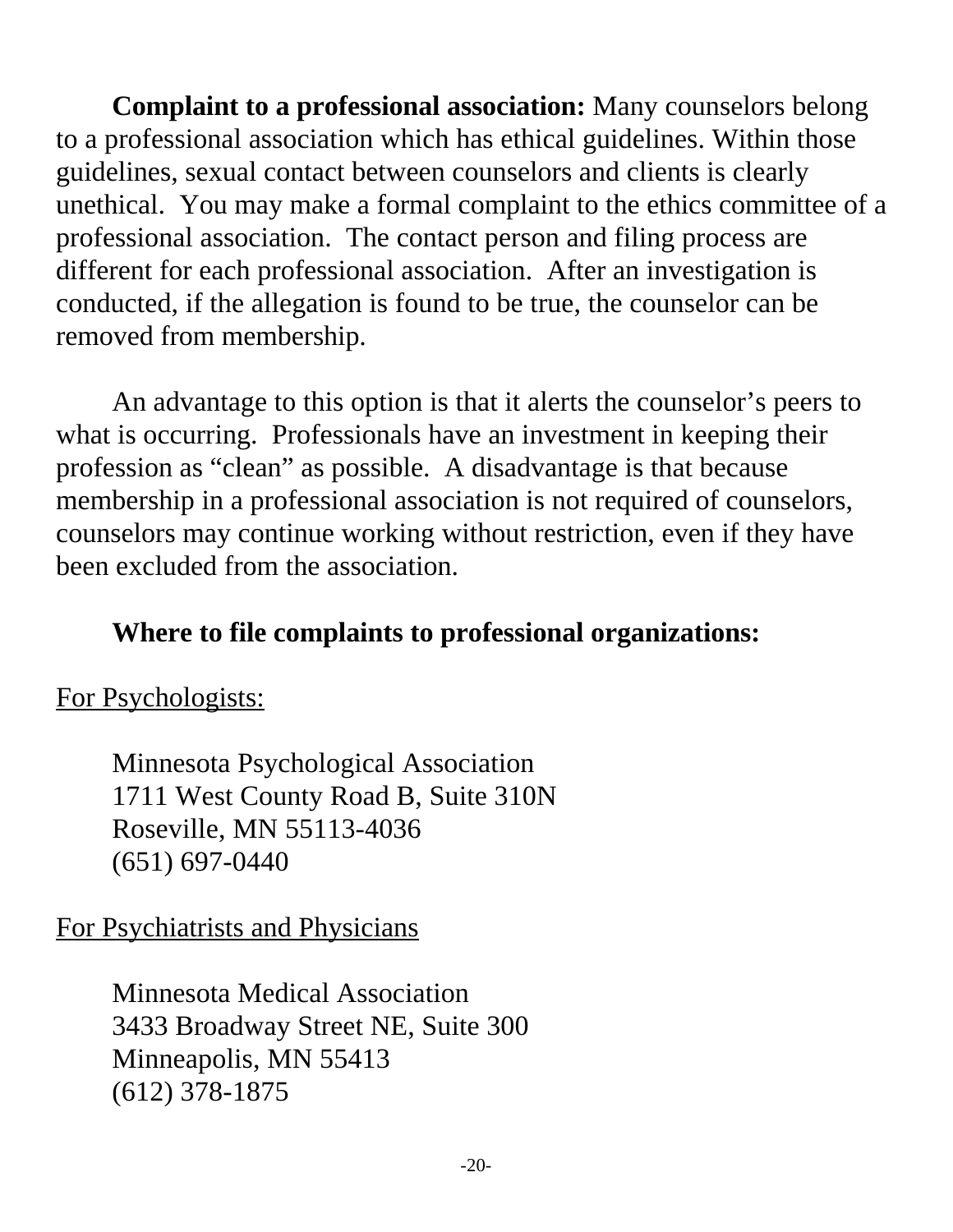#### For Alcohol and Drug Counselors:

Bonnie Freeland Minnesota Certification Board P.O. Box 787 Forest Lake, MN 55025 (612) 413-1744

For Social Workers:

National Association of Social Workers Iris Park Place 1885 University Avenue West, Suite 340 St. Paul, MN 55104 (651) 293-1935

For general consumer assistance

Cathy Brennan Minnesota Mental Health Association 2021 East Hennepin Avenue, Suite 412 Minneapolis, MN 55413 (612) 331-6840

There are also organizations for other professions. One way to locate them is to consult the licensing or registration board for that occupation (see pages 23 through 25).

**Write or call ex-counselor:** You may choose to confront your counselor alone by writing a letter or calling. This would give you the opportunity to let the counselor know that what happened was not okay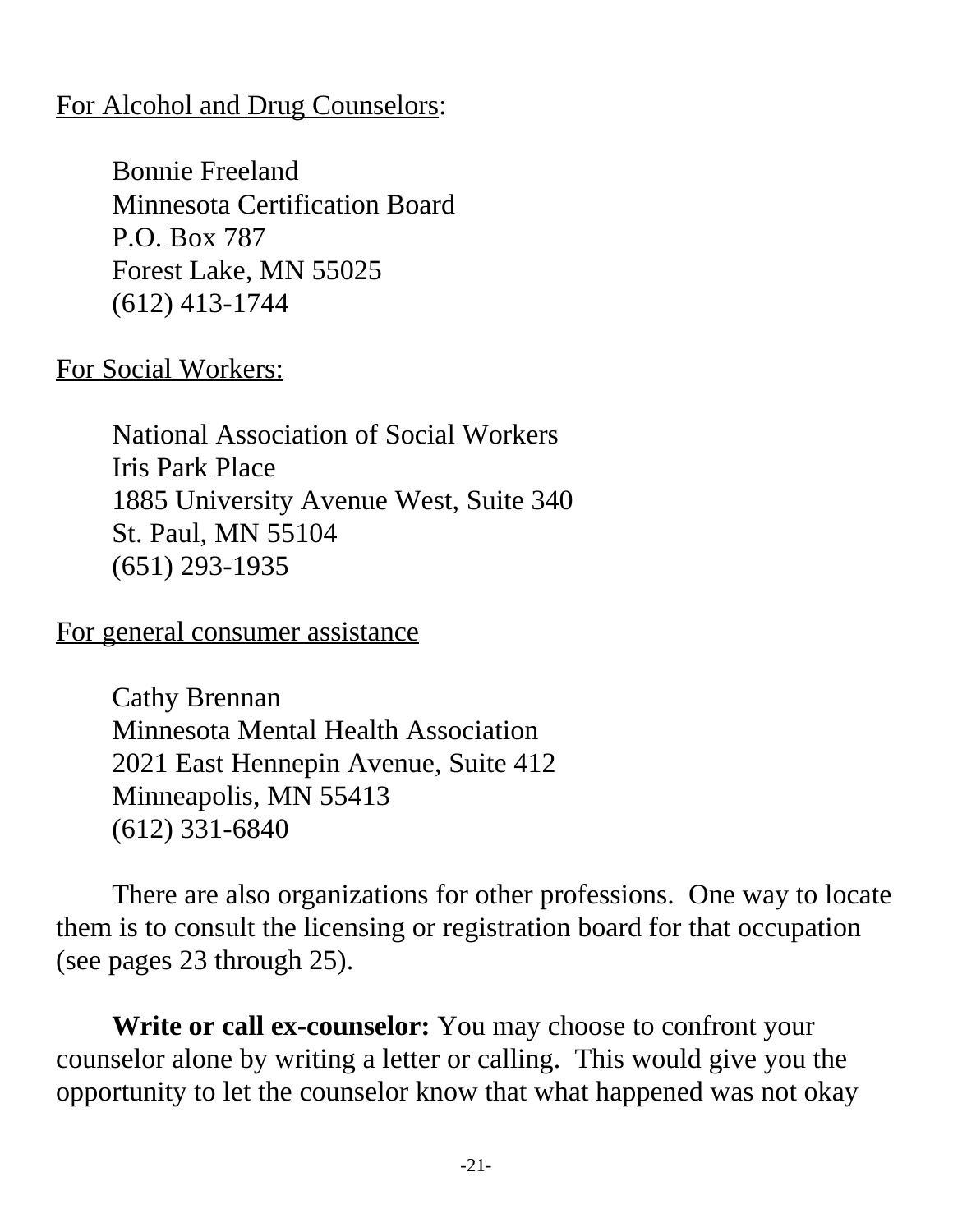and to express your feelings. The advantage to this is that it is quick and private. One disadvantage is that it may alert your counselor to other actions you may take (such as a complaint to a supervisor) and give the counselor time to plan a response. Also, you may not get the response you want, whether it is an apology or even an acknowledgment of what occurred. This may leave you feeling isolated and unsafe.

**Confrontation/processing session:** This option gives the victim of sexual exploitation the opportunity to directly tell the counselor that the sexual exploitation was not okay and what the effects were. Ideally, confrontation should be done with a third party whose role it is to help and support the victim through the session. Sometimes, the counselor's supervisor will also be included. Prior to an actual confrontation, the client and the support person would discuss what the client might gain from the confrontation and how the session will be structured. The advocate is also there if difficulties should arise and to process the session with the client afterwards.

An advantage to this option is that it gives you the opportunity to tell the counselor, in a controlled situation, how you feel. This can provide a great feeling of relief and empowerment. A disadvantage is that expectations may not be met, resulting in disappointment. Another possible disadvantage is the danger in confronting the offending counselor alone; have a support person present.

**Licensure complaint:** When a professional is licensed, a complaint to the proper licensing body can result in loss of the right to practice within the state. The State of Minnesota licenses six mental health professions: psychiatrists (a medical doctor with a specialty in psychiatry); social workers; psychologists; marriage and family therapists; psychiatric nurses (a nurse with advanced training in mental health treatment) and alcohol and drug counselors. An advantage of a licensure complaint is the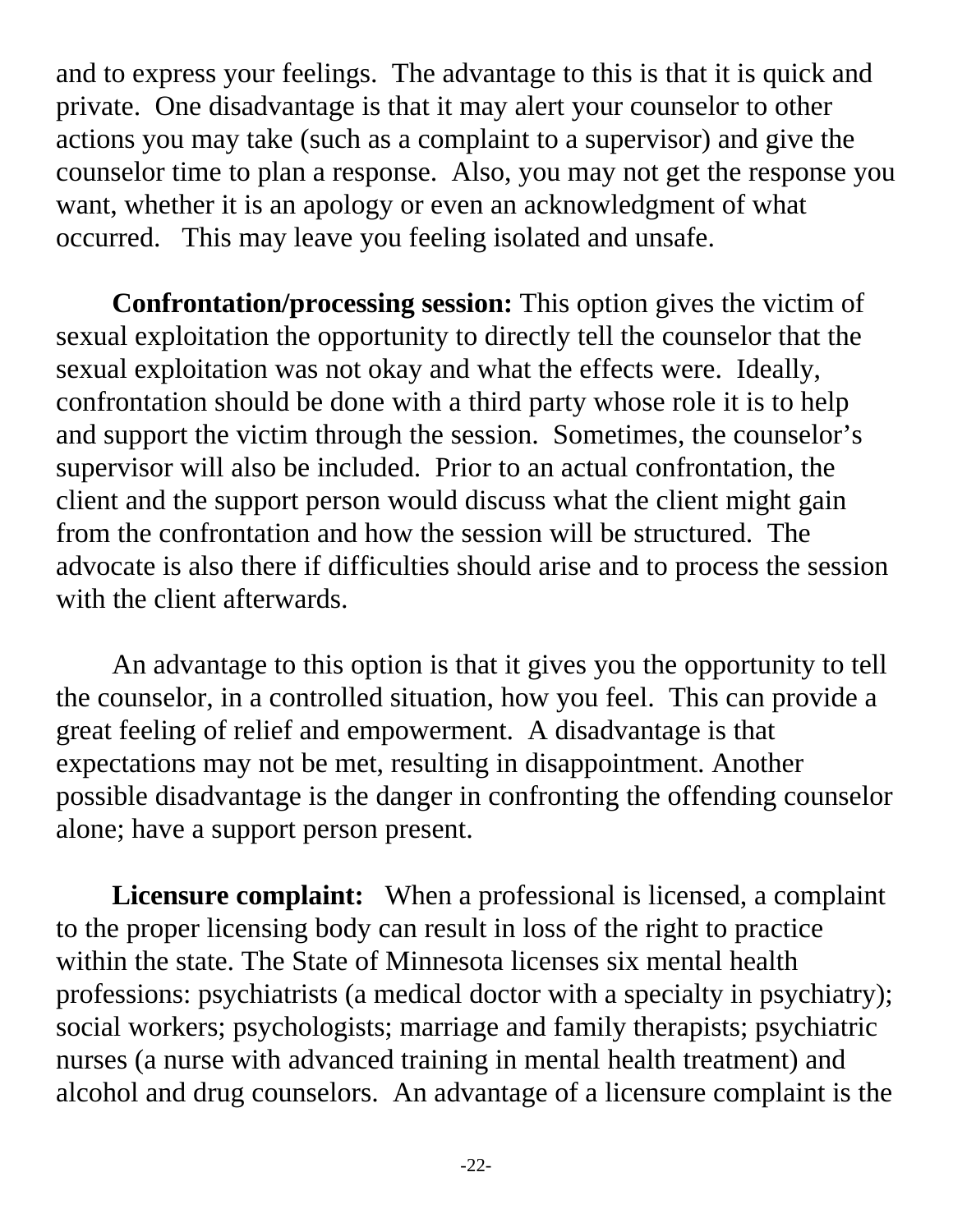possibility of either loss of license or at least much closer supervision of the offending practitioner. It also alerts the counselor's peers and employer. A disadvantage is that the sanctions imposed on the counselor may not be as strong as you would like and the process may take a long time. The hearing procedure may also feel very intimidating.

**Mental Health Practitioners who are not licensed:** In the state of Minnesota mental health practitioners are not required to have a license. Mental health practitioners who may provide services in Minnesota without a license include, but are not limited to, professional counselors, psychotherapists, hypnotherapists, employee assistance counselors, private school counselors, pastoral counselors and spiritual counselors. However, mental health practitioners who are not licensed are still required by state law to comply with a legal code of conduct established by the legislature. The code of conduct prohibits a practitioner from engaging in sexual contact with a client and/or continuing a professional relationship with a client when the objectivity of the professional is impaired, in addition to several other provisions which address client safety. Mental health practitioners who are not licensed are also required to provide their clients with the Mental Health Client Bill of Rights in writing, which includes information about the practitioner's training, credentials, fees, and approach to providing services. The Office of Mental Health Practice at the Minnesota Department of Health is responsible for investigating complaints made against mental health practitioners who are not required to be licensed in Minnesota, and pursues disciplinary action when appropriate.

#### **Where to file complaints to state licensing and regulatory boards:**

For Psychiatrists and other Physicians

Minnesota Board of Medical Practice 2829 University Avenue SE, Suite 400 Minneapolis, MN 55414-3246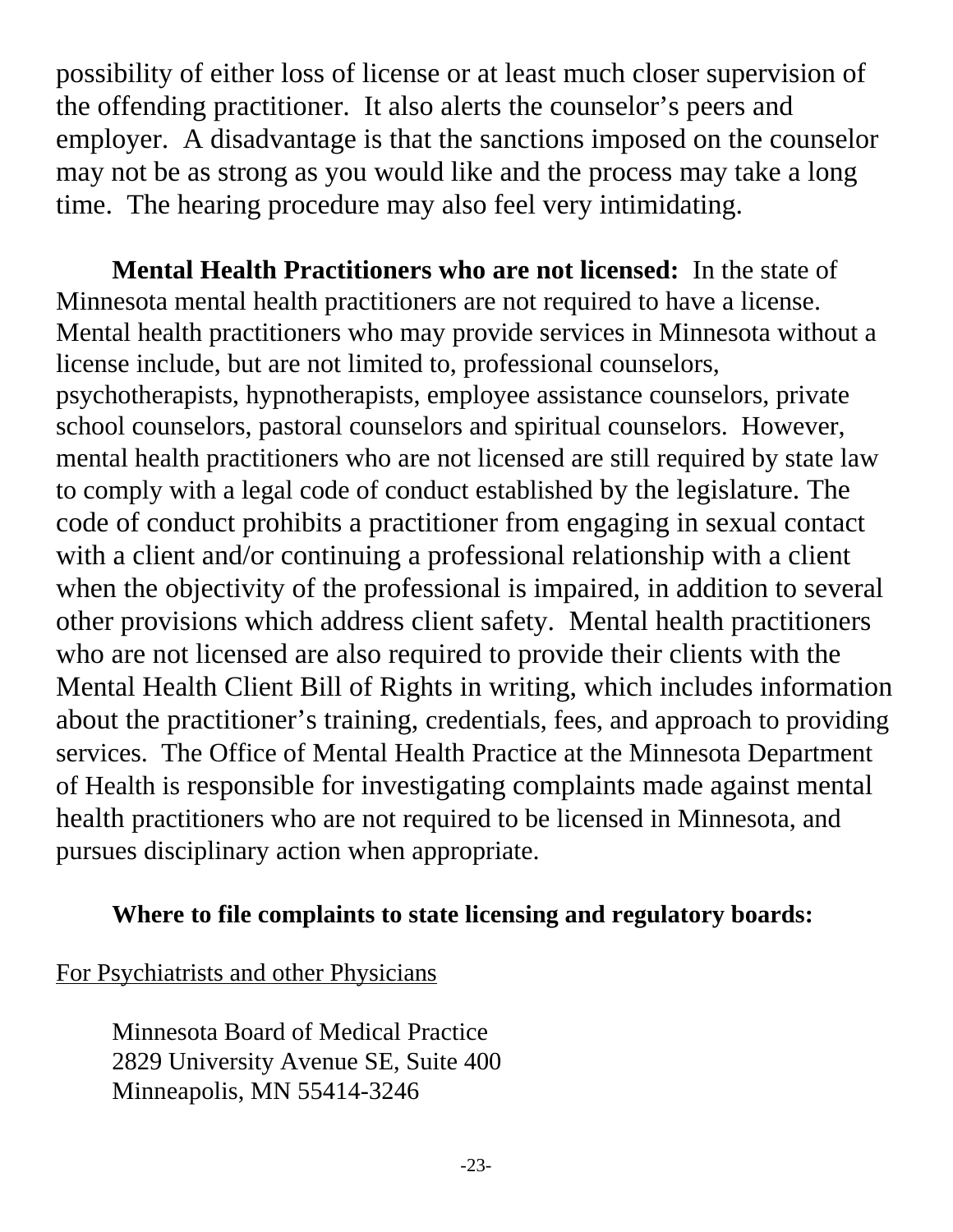#### (612) 617-2130 or Toll Free (800) 657-3709

#### For Nurses

Minnesota Board of Nursing 2829 University Avenue SE, Suite 500 Minneapolis, MN 55414-3239 (612) 617-2277 or Toll Free (888) 234-2690

#### For Psychologists

Minnesota Board of Psychology 2829 University Avenue SE, Suite 320 Minneapolis, MN 55414-3237 (612) 617-2230

#### For Marriage and Family Therapists

Minnesota Board of Marriage and Family Therapy 2829 University Avenue SE, Suite 330 Minneapolis, MN 55414-3222 (612) 617-2220

#### For Social Workers

Minnesota Board of Social Work 2829 University Avenue SE, Suite 340 Minneapolis, MN 55414-3239 (612) 617-2100 or Toll Free (888) 234-1320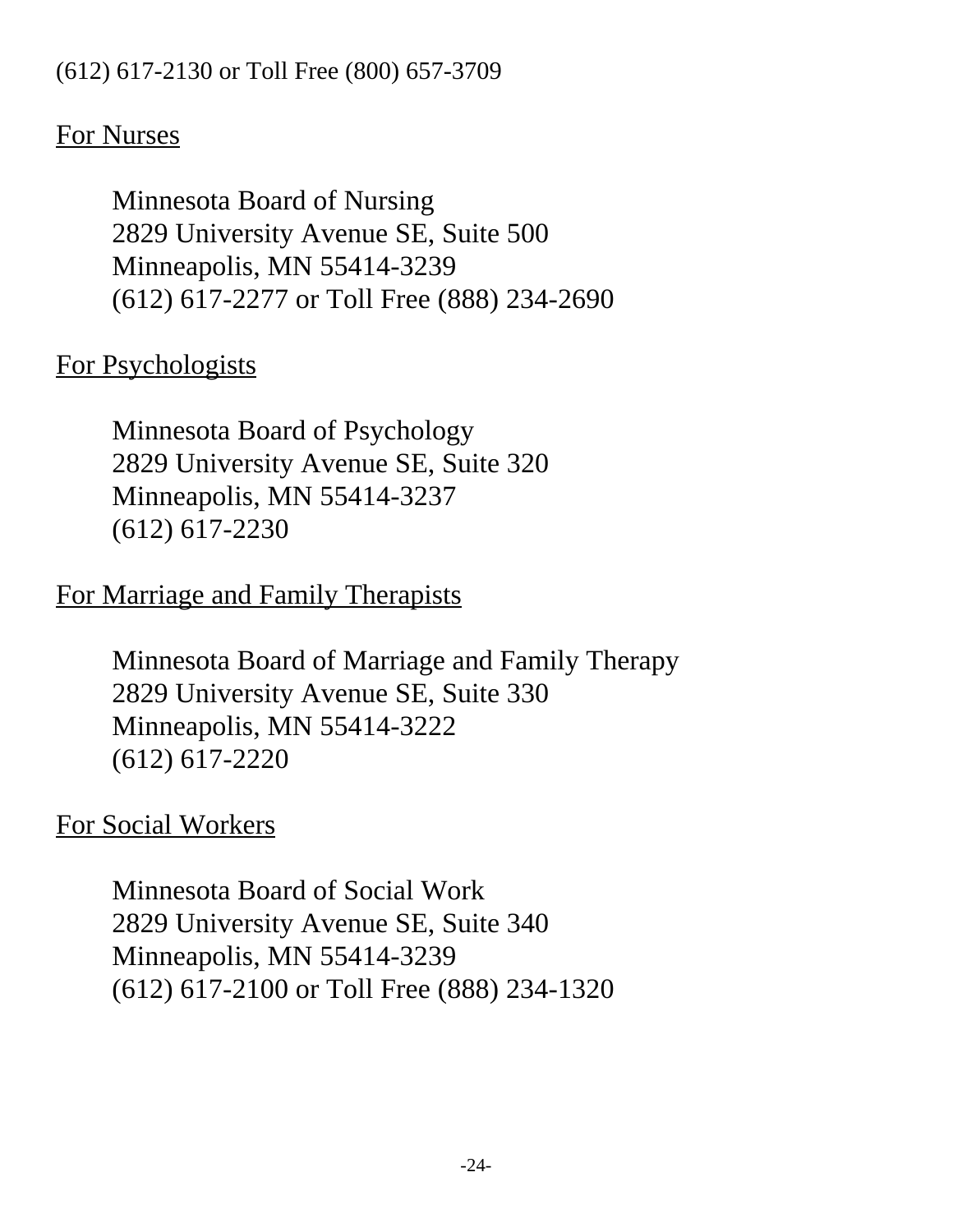#### For Alcohol and Drug Counselors

Alcohol and Drug Counselor Licensing Unit Minnesota Department of Health 121 East 7<sup>th</sup> Place, Suite 400 P.O. Box 64975 St. Paul, MN 55164-0975 (651) 282-5617

#### For all other counselors and therapists (nonlicensed therapists)

Office of Mental Health Practice Minnesota Department of Health 121 East 7<sup>th</sup> Place, Suite 400 P.O. Box 64975 St. Paul, MN 55164-0975 (651) 282-5603 or Toll Free (800) 657-3957

**Do nothing:** What this means is that you are choosing to take no official action at this time. Keep in mind that you are doing something. Reading this book is doing something. It is all right for you to choose to do nothing more about the experience right now. You also have a right to change your mind and take action later. Healing is doing something. These are your choices and no one - no friend, partner, family member, therapist or advocate for any reason can or should make these choices for you.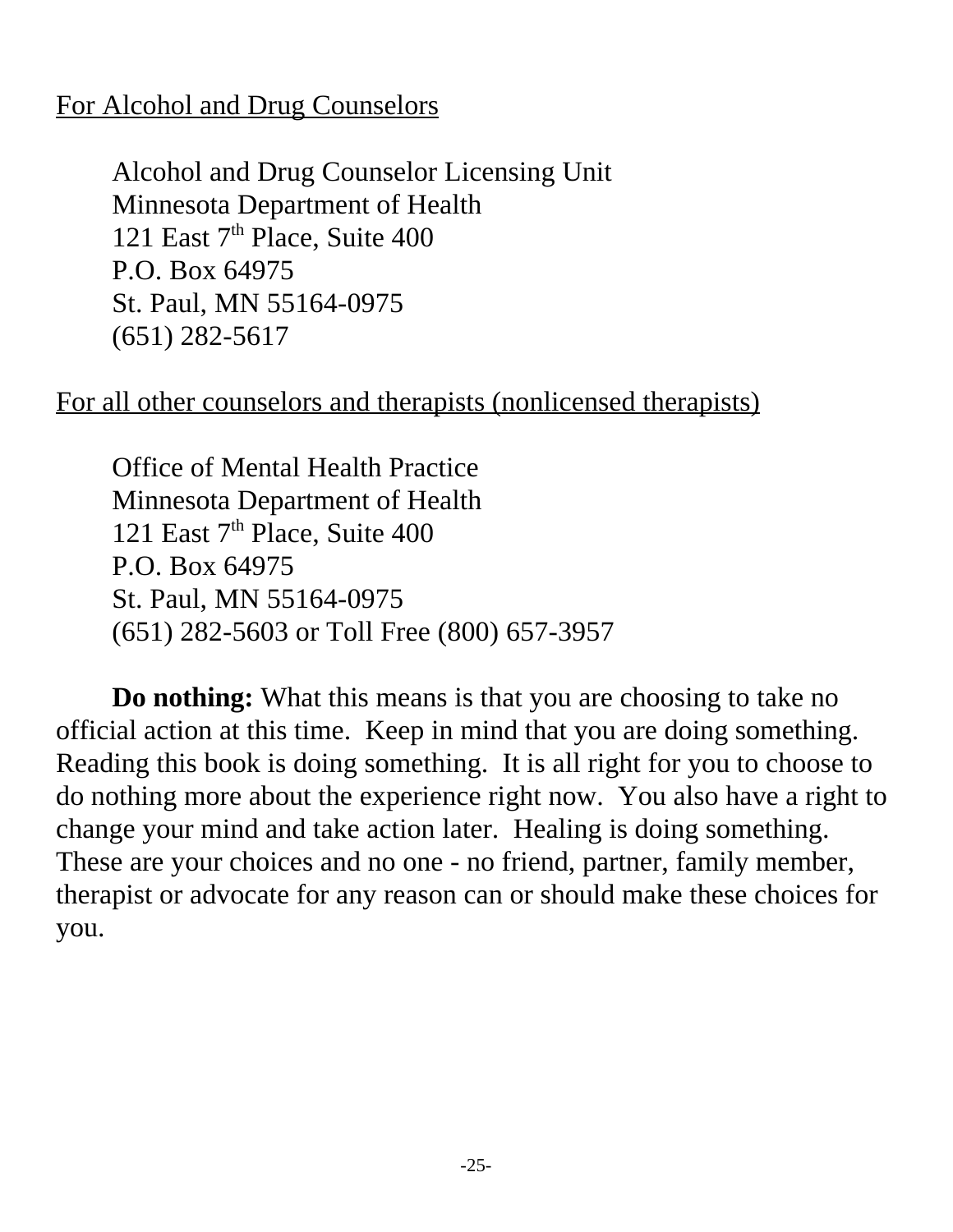"I thought I would have to do all of this alone. I was so relieved when I found out there was someone willing to help me".

#### **YOU DON'T HAVE TO DO THIS ALONE**

Choosing what action to take, if any, can feel overwhelming. You don't have to take action alone. There are people in the helping professions who can serve as advocates during the process. Advocacy means assisting you in whatever action you choose to take. An advocate will help you assess what your immediate needs are, help you with crisis intervention when needed, have current information on what options are available in your particular case, and be a resource and support system as you begin to take action. For information on obtaining an advocate, contact your local sexual assault center.

No matter what option is chosen, complaint procedures are complicated and can be very intimidating for clients. Sometimes advocates can make the initial contacts. This would not be done without the client's permission. This can be a way to initiate an investigation and may provide some reassurance that, if an actual complaint is filed, the systems may work. Working with an advocate also provides practice in telling the story or writing the complaint. The advocate's role is to see that your story is heard, when, and how, you choose to tell it.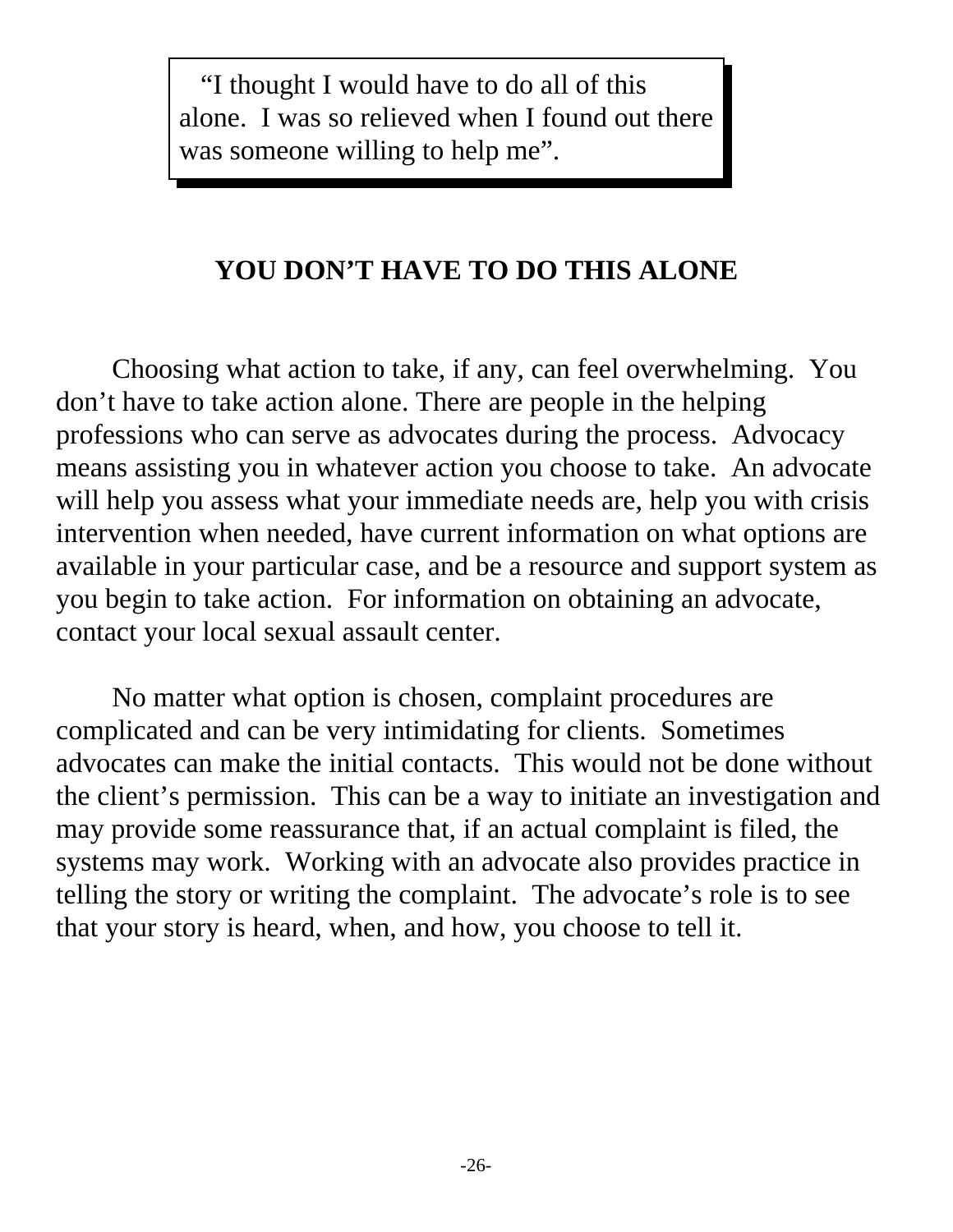"I am working hard on repairing the damage this exploitation did to my marriage. My husband has been very depressed and angered by what happened and he doesn't trust any kind of therapy now."

#### **FOR CONCERNED PERSONS**

#### **How you may feel**

As family members or significant people in the life of someone who has experienced sexual exploitation by a counselor, you are concerned persons. You may feel the crisis in ways that are similar to the victim or in ways that are unique. You will be dealing with your loved one's feelings and your own feelings. You may feel angry and betrayed.

You may feel jealous and threatened. When you first find out about the sexual exploitation, it may feel like it was an affair. That reaction is common, however, it was not an affair. When counselors get involved sexually with their clients, they are meeting their own needs at the expense of the client. Remember that sexual exploitation by a counselor involves an abuse of power; it is the counselor's responsibility (not the client's) when exploitation occurs. The state has found sexual exploitation by counselors to be a serious enough problem to create laws against it.

You may feel guilty that you did not see what was happening or that you felt something was wrong and you did not know what to do. Remember that exploitation occurs within an atmosphere of secrecy at a time when the client is highly vulnerable and seeking help. The counselor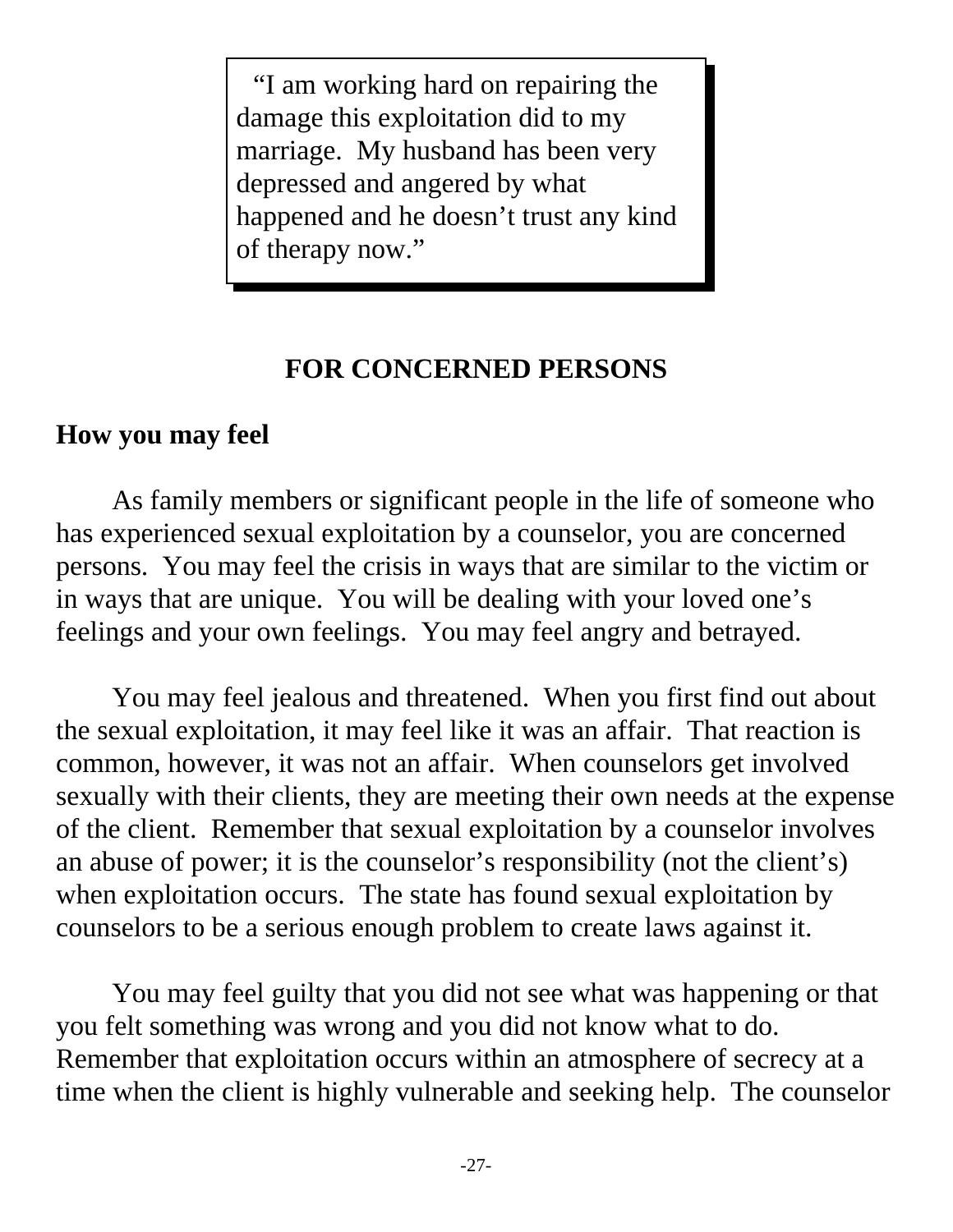was responsible for setting the boundaries and did not do it.

Another difficult issue is feeling a loss of intimacy with your loved one. It may help to realize that you are both struggling with that and intimacy can be regained in time. If your loved one reacts by withdrawing from you, remember it is about the exploitation, not about you.

You may feel helpless, that nothing you can do will erase the experience. You cannot change history. What you can do is support your loved one in the decisions that must be faced.

Sometimes with feelings of helplessness comes a need to control the person or the decisions. One of the feelings victims often have is a loss of control over their own lives. For you to act pushy or coercive does not allow the victim to regain the feeling of being in control. Your loved one needs to take the lead in recovery. The decisions that you might make for them may not fit for their healing.

If a complaint is being made, frustration with the systems is a common feeling. While the systems were not set up to re-victimize anyone, they may feel impersonal and blaming. It also may take a long time for the systems to do their work.

#### **Knowing what to do**

Accept the experience the way it happened without blaming yourself or your loved one. Second-guessing their behavior will only increase the pain and block healing. While it is helpful to know that sexual exploitation by counselors has occurred to others, avoid comparisons. Each victim and each situation is unique as are your reactions to what occurred.

Support your loved one in the choices that need to be made. You have read about many of the options available in this booklet. You may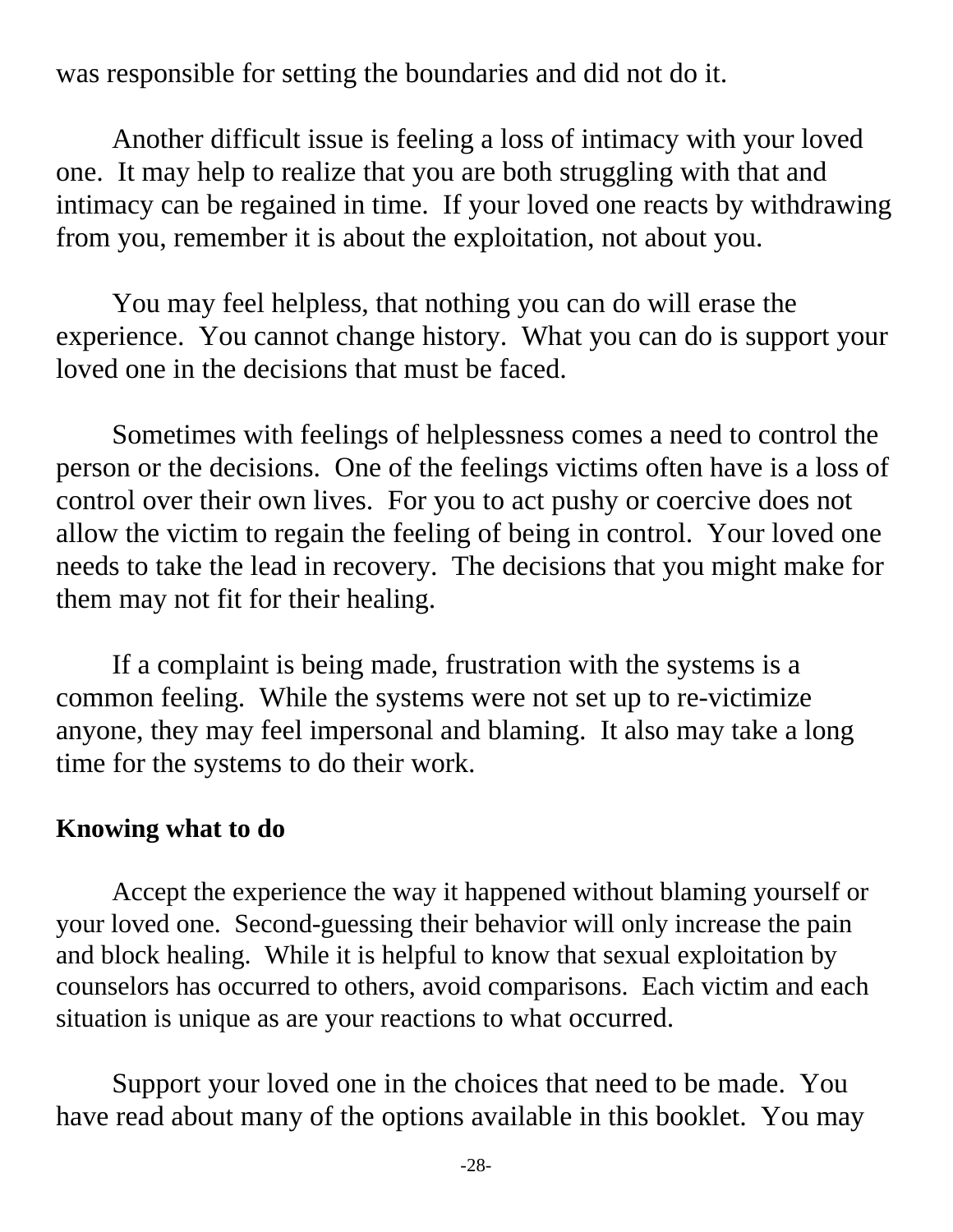want the victim to take action in stopping the offender's behavior or letting the secret out, but what is more helpful is to let the victim make decisions that will best aid healing. Victims should only have to be responsible for their own healing, not for the healing of their loved ones or for stopping the offender from hurting others.

Be ready to listen when and if they want to talk to you about the sexual exploitation. Details may never be discussed; they are not needed. Try to respond in a non-judgmental way, keeping in mind that the victim's trust in others has been eroded and it may take some time to trust anyone again. Seek outside help yourself. Determine who you can talk to and receive support from. A trusted friend or a concerned professional can be helpful as you sort out your feelings and responses. It is too great a burden to face all of this by yourself.

> "It has taken me five years to get to a point where I am no longer preoccupied by what happened to me in therapy. Maybe I can start to work on what brought me here in the first place, but it seems harder and more complicated now. I hope I can trust this counselor."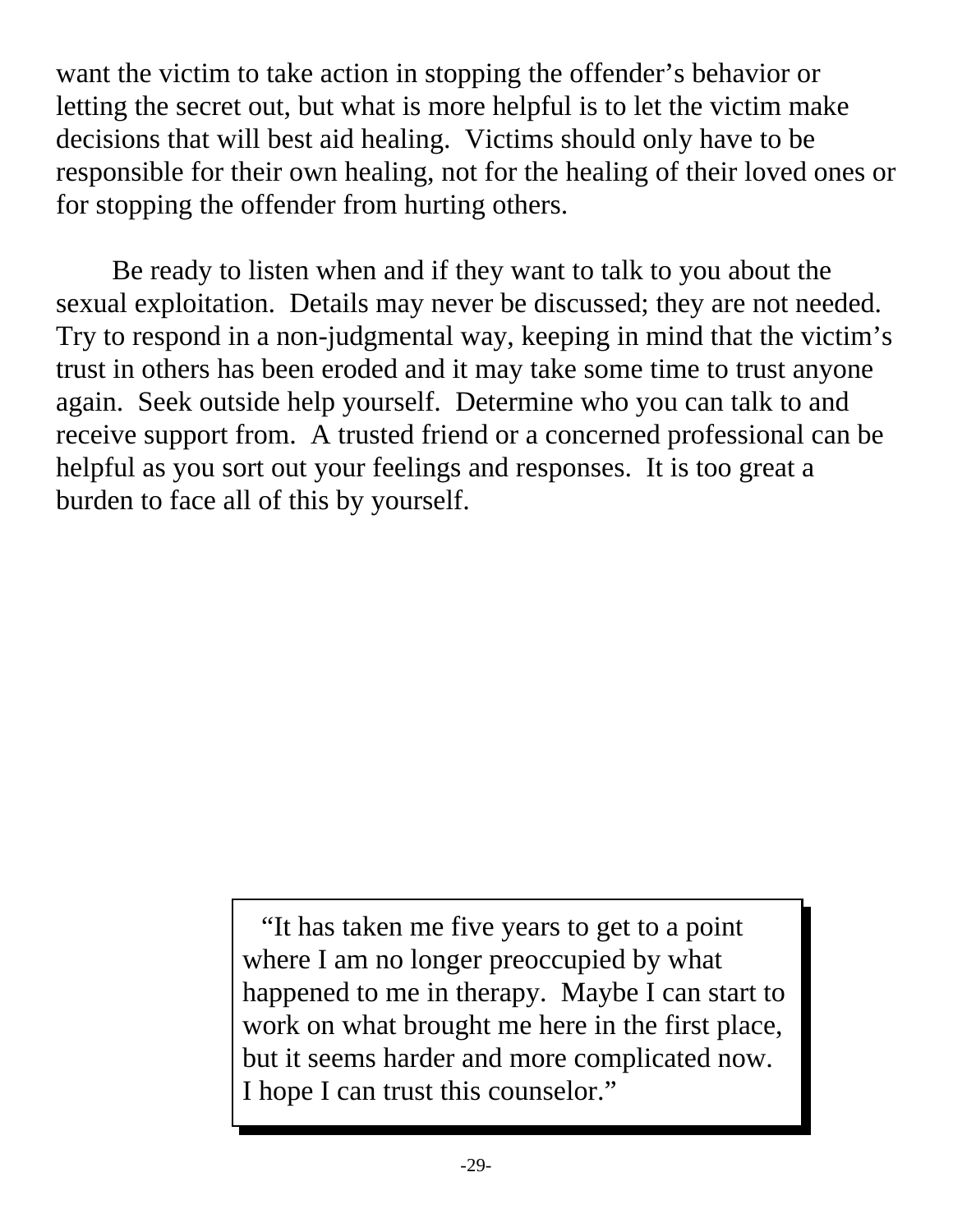#### **CHOOSING A COUNSELOR**

Through counseling you may learn new ways to cope with and to have greater enjoyment of life. It's important to remember that you are an active participant in the whole process of counseling. Trust yourself and your feelings as you begin to choose a counselor and throughout your counseling. Remember that you are a consumer. You are purchasing a service from a professional and you have choices about whether you want to begin such a relationship. You have many rights in the relationship including the right to contract for the services you wish and the right to end the relationship whenever you choose. You have many things to consider about the counselor, including credentials, values, personal style, standard procedures and fees. These may reflect the policy of the agency or clinic, the individual counselor, or both. You may want to consult with more than one counselor before making a choice.

#### **Questions to ask when choosing a counselor:**

- What are your training, experiences, areas of specialization? Are there particular techniques you use?
- Will you discuss my treatment plan with me? What happens if we disagree about my goals?
- Are you licensed or registered by the state?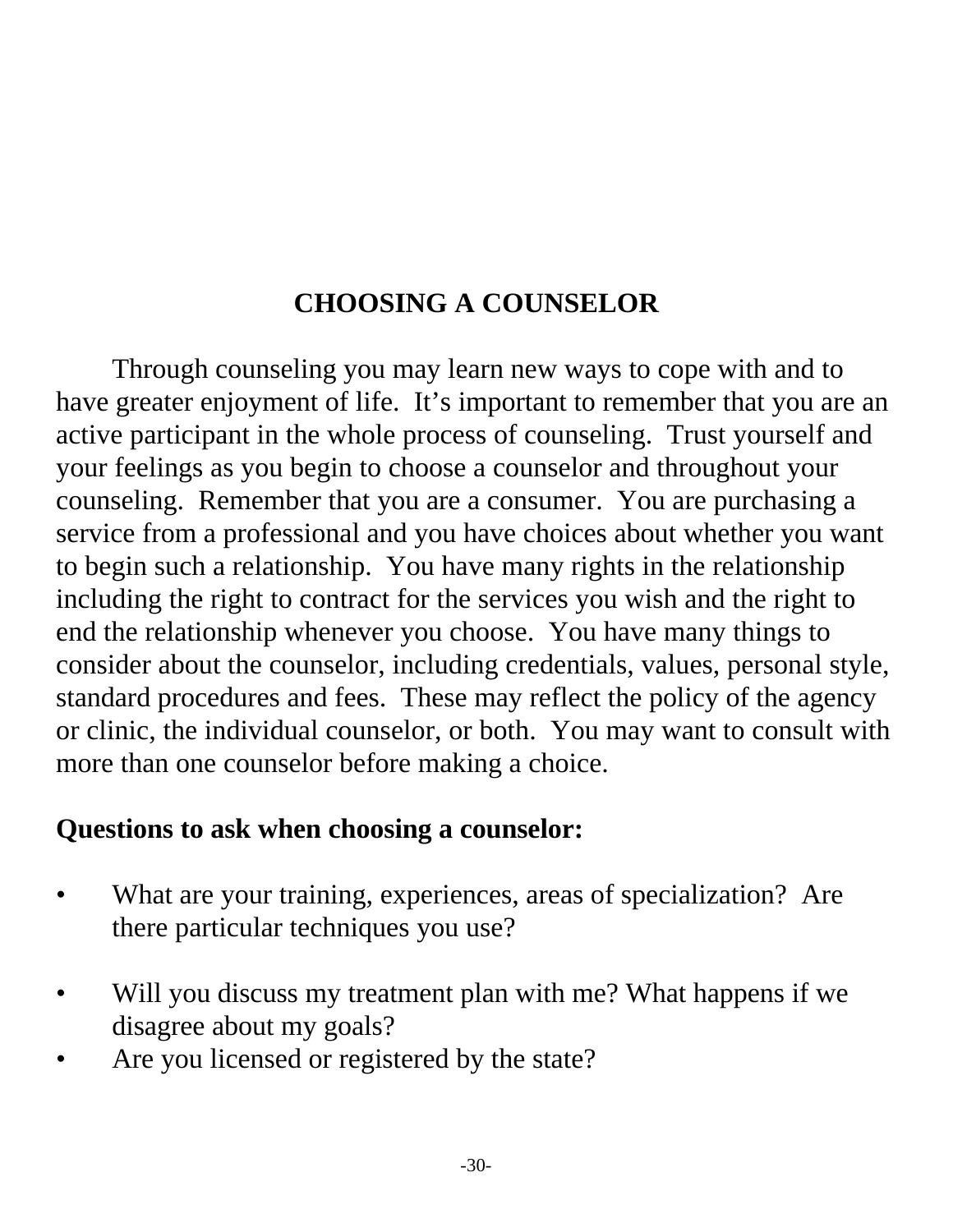- To what professional organization do you belong?
- Do you follow a professional code of ethics?
- Have you ever had a charge of unethical conduct brought against you?
- For what length of time do you usually treat clients?
- What ongoing professional training and/or supervision do you receive? Will you be discussing my case with a supervisor?
- Do you have physical contact with clients? Under what circumstances?
- Do you charge for an initial consultation? Do you charge for a phone consultation?
- How much do you charge for each counseling session? Will my insurance pay for this counseling? How long will our appointments be?
- You may want to ask questions pertaining to the counselor's values, biases or attitudes which may affect your counseling. For example: What is your attitude toward gays and lesbians? Abortion? Nontraditional living arrangements?

#### **Considerations after meeting a counselor**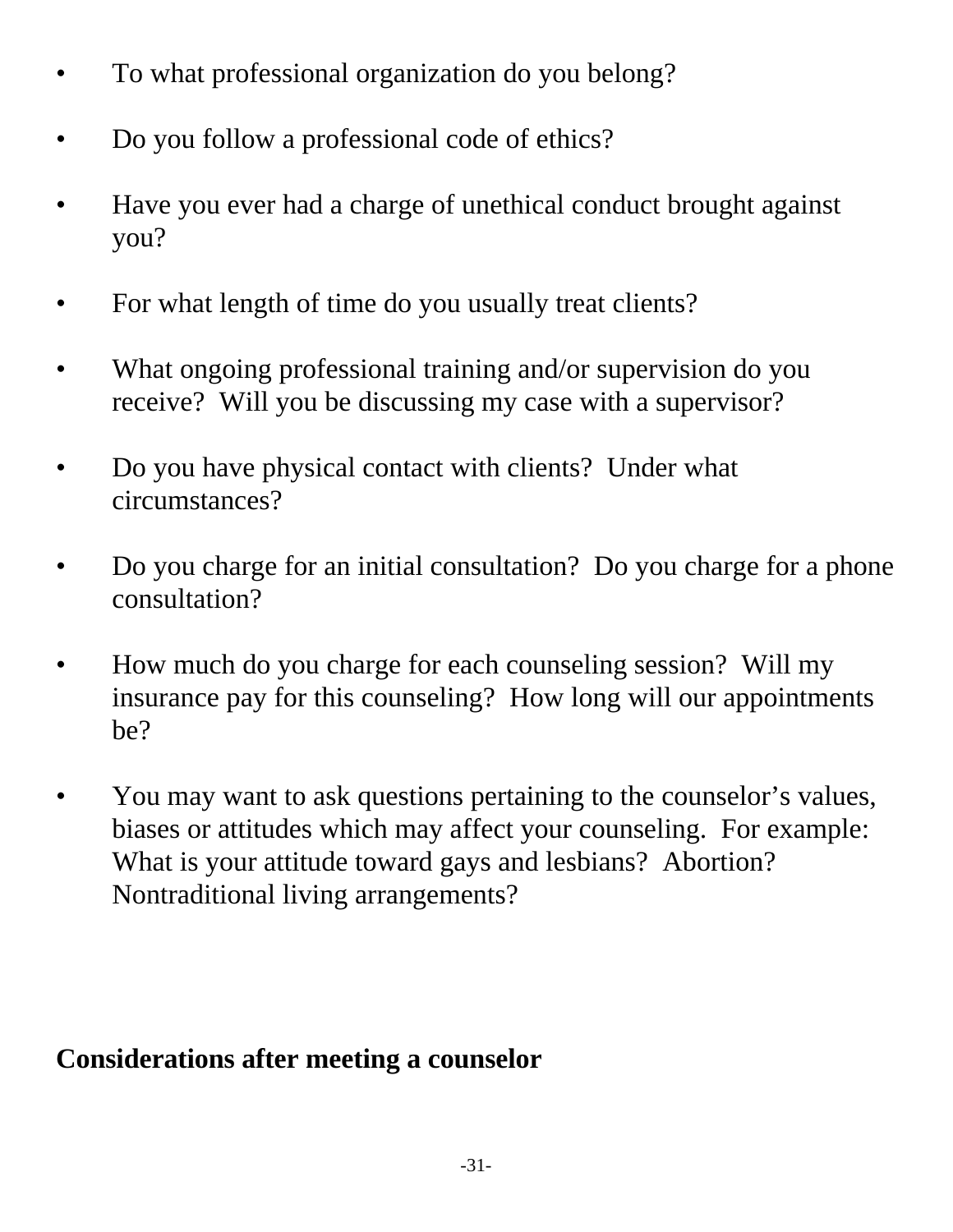- Did you feel respected?
- Did you feel heard, understood?
- Did you feel safe?
- Are you comfortable with the personal style of the counselor?
- Were you comfortable with the office atmosphere?
- Was the counselor direct or evasive? Were you satisfied with the answers to your questions?
- Are you comfortable with the counselor's assessment of you and suggested treatment plan?

#### **CLIENT'S BILL OF RIGHTS You have the right to:**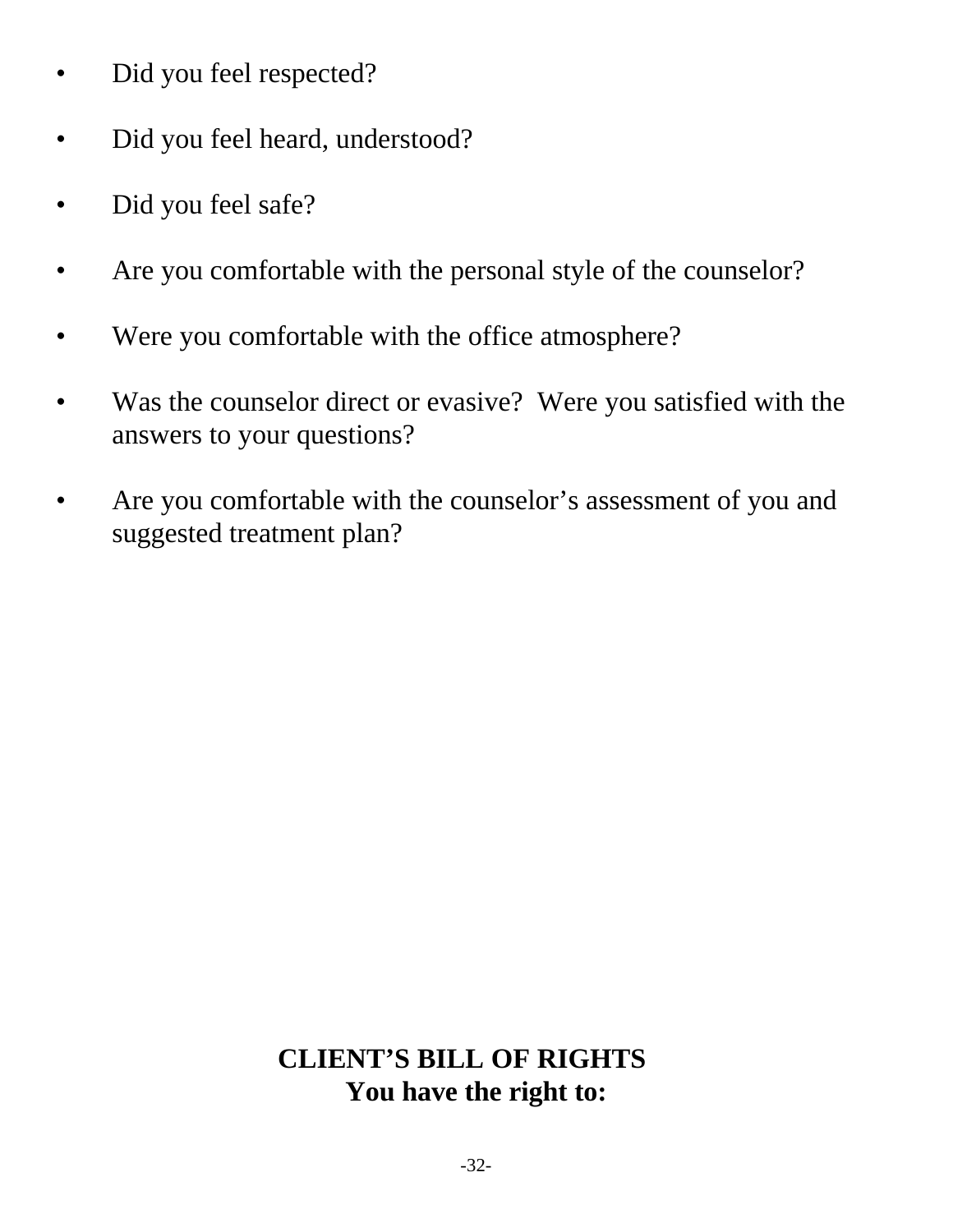- Receive respectful treatment.
- Refuse treatment or a particular intervention strategy.
- Ask questions at any time.
- Know how available the counselor is to see you or what the waiting period is.
- Have full information about fees, method of payment, insurance reimbursement.
- Choose your own lifestyle and to have the choice respected by your counselor.
- Have full information regarding the counselor's qualifications to practice, including licensure or registration, training, experience.
- Have full information regarding the counselor's areas of specialization and limitations.
- Have full information about the counselor's therapeutic orientation and any technique which is routinely used.
- Have full information regarding your diagnosis if your counselor uses one.
- Consult as many counselors as you choose until you find someone with whom you feel you can work.
- Experience a safe setting, free from physical, sexual or emotional abuse.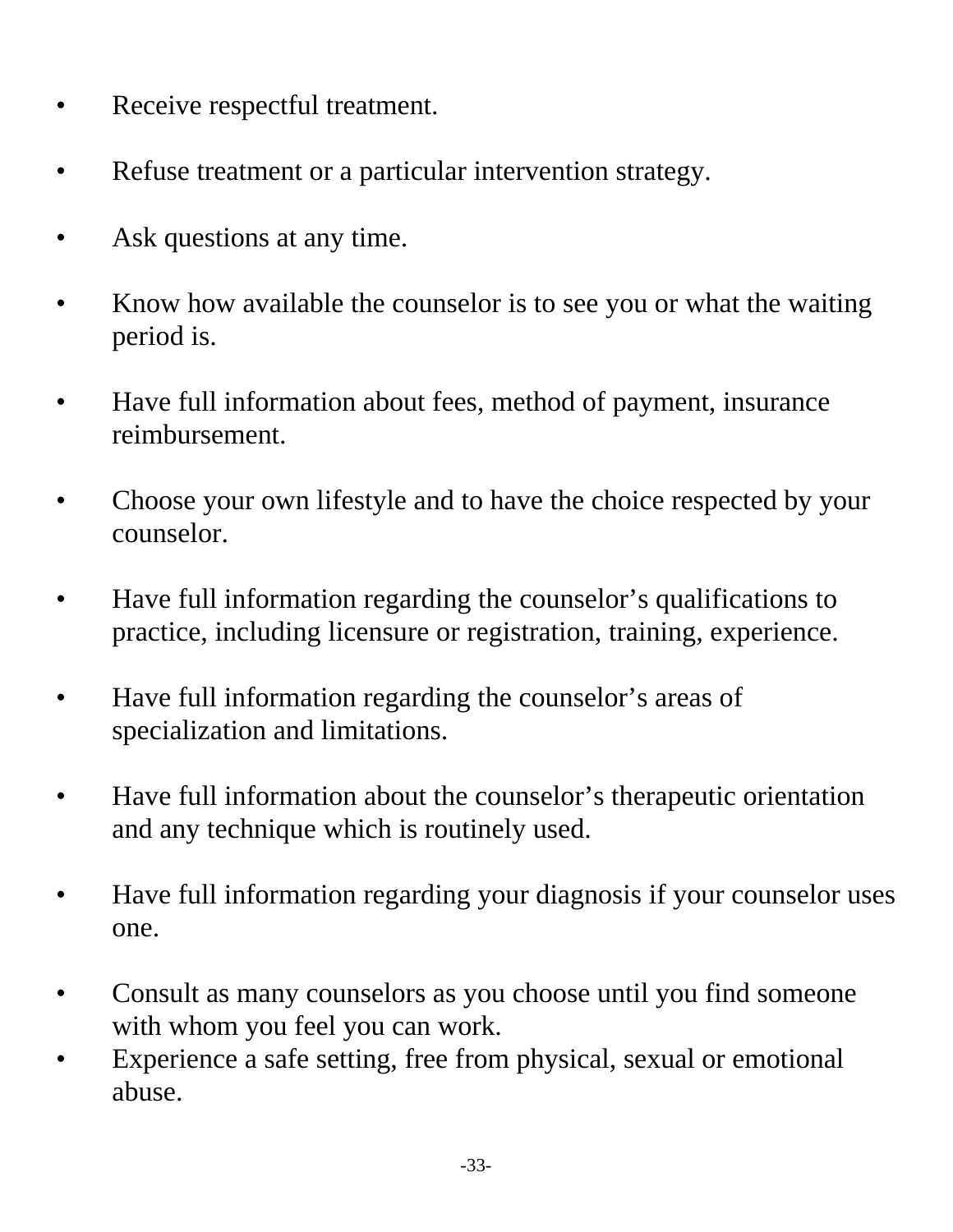- Agree to a written contract of counseling goals and treatment plan.
- Talk about any part of your counseling with anyone you choose, including another counselor.
- Ask questions about the counselor's values, background, attitudes that are relevant to your counseling and to be provided with respectful answers.
- Request that the therapist evaluate the progress of counseling.
- Have full information regarding the limits of confidentiality and with whom and under what circumstances the counselor may discuss your case.
- Have full information regarding the extent of written or taped records of your counseling sessions and whether you will have access to them.
- Terminate therapy at any time.
- Disclose only that personal information which you choose and to refuse to answer any question if you choose.
- Require the therapist to send a report regarding your therapy with your written authorization. There may be a charge for this service.
- Have access to summaries of written files about you at your request, when legally possible.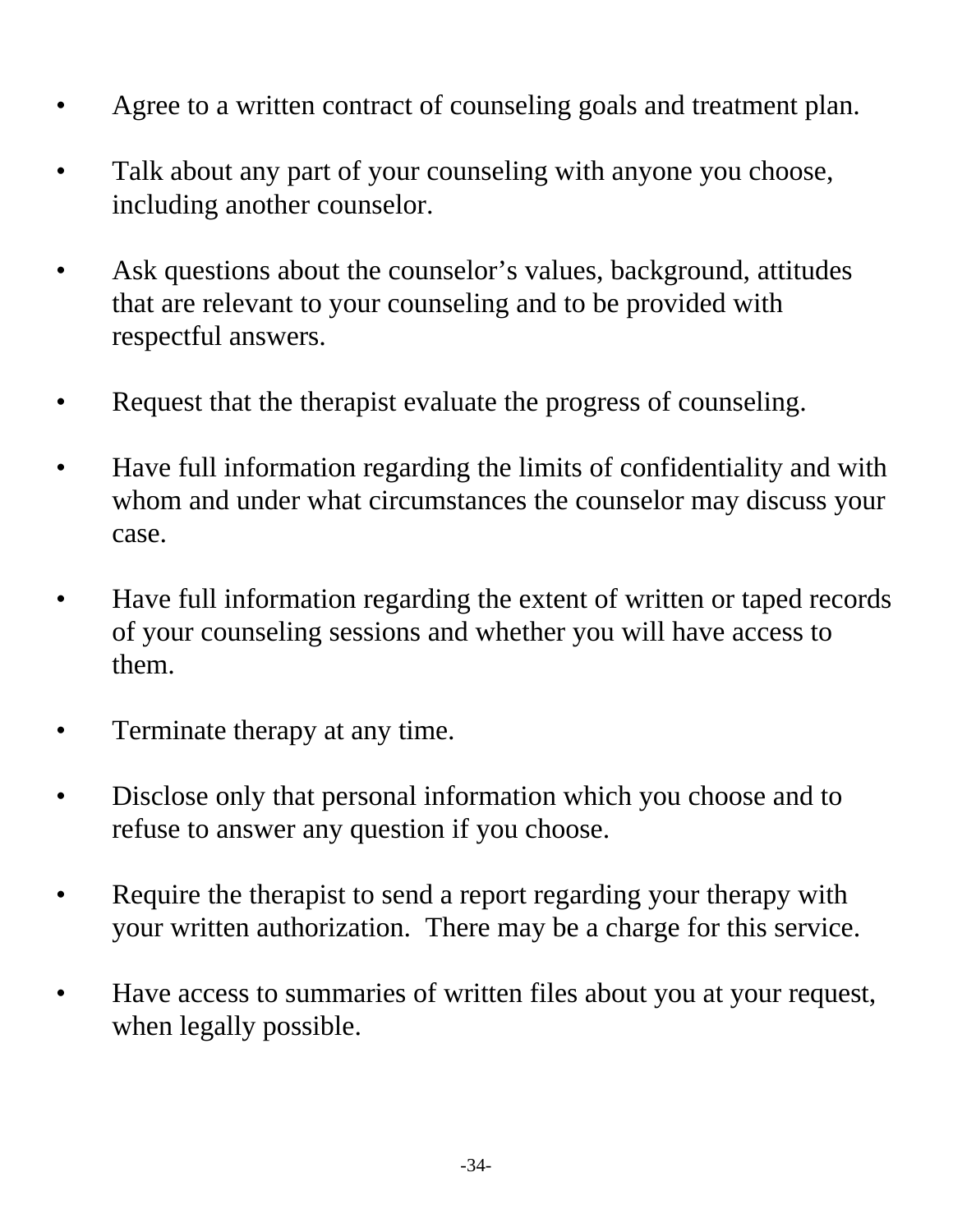"It feels good to have talked about this experience. I don't feel so alone or ashamed anymore. I just have to keep telling myself that it wasn't my fault, that I've done what I can to resolve the situation and it is time to get on with my life. I also know that there will be reminders, flashbacks and sorrow, but I can handle these feelings."